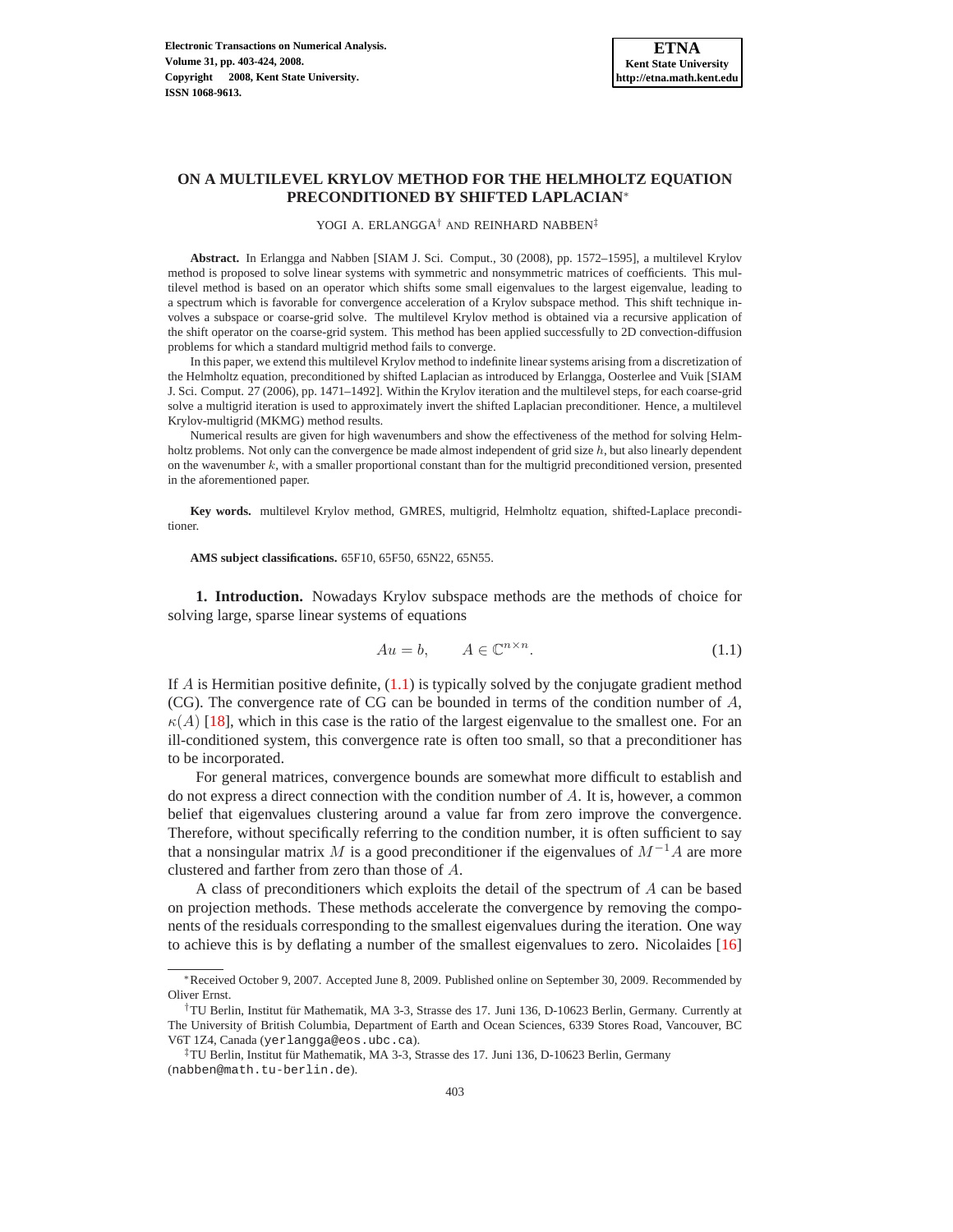showed that by adding eigenvectors related to some small eigenvalues, the convergence of CG may be improved. For GMRES, Morgan [\[14\]](#page-21-2) also shows that by augmenting the Krylov subspace by eigenvectors related to some small eigenvalues, these eigenvectors no longer have components in the residuals, and the convergence bound of GMRES can be made smaller; thus, a faster convergence may be expected; see also a unified discussion on this subject by Eiermann et al. in [\[3\]](#page-20-0).

A similar approach is proposed in [\[13\]](#page-21-3), where a matrix resembling deflation of some small eigenvalues is used as a preconditioner. Suppose that the  $r$  smallest eigenvalues are to be deflated to zero, and define the deflation matrix as

$$
P_D = I - A Z E^{-1} Y^T, \qquad E = Y^T A Z,\tag{1.2}
$$

<span id="page-1-0"></span>where the columns of the full rank matrices  $Z, Y \in \mathbb{C}^{n \times r}$  form the basis of the deflation subspaces. The matrix  $E \in \mathbb{C}^{r \times r}$  can generally be considered as the *Galerkin* (or more correctly the *Petrov-Galerkin*) matrix associated with A. It can be proved [\[7,](#page-20-1) [13,](#page-21-3) [15\]](#page-21-4) that for a nonsingular A and any full rank  $Z$ , Y, the spectrum of  $P<sub>D</sub>A$  contains r zero eigenvalues. Since the components of the residuals corresponding to the zero eigenvalues do not enter the iteration, the convergence rate is now bounded in terms of the *effective* condition number of  $P<sub>D</sub>A$ , which for a Hermitian positive definite matrix A and  $Y = Z$  is the ratio between the largest eigenvalue and the smallest nonzero eigenvalue of  $P_D A$ . Furthermore, it can be shown that a larger  $r$  leads to a smaller *effective* condition number [\[15\]](#page-21-4). Hence, with a large deflation subspace, convergence can be improved considerably.

A large deflation subspace implies that the matrix  $E$  in [\(1.2\)](#page-1-0) is large. It is then possible that the inversion of  $E$  with direct methods becomes impractical, and therefore one has to resort to iterative methods. Related to the computation of  $E^{-1}$ , it is shown in [\[15\]](#page-21-4) that the convergence of CG with  $P_D$  deteriorates if  $E^{-1}$  is computed inaccurately. We say in this case that  $P_D$  is sensitive to an inaccurate computation of  $E^{-1}$ . This means that to retain its fast convergence, an iterative method can only be applied to the Galerkin system (i.e., the linear system associated with the Galerkin matrix) with a sufficiently tight termination criterion. Reference [\[20\]](#page-21-5) discusses this aspect of deflation in detail with extensive numerical tests.

As an alternative to the deflation preconditioner [\(1.2\)](#page-1-0), another projection-type preconditioner is proposed by the authors in [\[8\]](#page-20-2). In this new projection preconditioner, small eigenvalues are shifted *not* towards zero, *but* towards the largest eigenvalue (in magnitude), instead. This leads to eigenvalue clustering in a location far from zero. To discuss this method, we introduce a more general linear system which is equivalent to  $(1.1)$ , namely

<span id="page-1-1"></span>
$$
\hat{A}\hat{u} = \hat{b},\tag{1.3}
$$

where  $\hat{A} = M_1^{-1} A M_2^{-1}$ ,  $\hat{u} = M_2 u$ , and  $\hat{b} = M_1^{-1} b$ . Here,  $M_1$  and  $M_2$  are any nonsingular preconditioning matrices. The projection associated with a shift towards the largest eigenvalue of  $\ddot{A}$  is done via the action of the matrix

$$
P_{\hat{N}} = I - \hat{A}Z\hat{E}^{-1}Y^{T} + \lambda_{n}Z\hat{E}^{-1}Y^{T}, \qquad \hat{E} = Y^{T}\hat{A}Z, \tag{1.4}
$$

<span id="page-1-2"></span>on the general system [\(1.3\)](#page-1-1). Here,  $\lambda_n$  is the maximum eigenvalue (in magnitude) of  $\tilde{A}$ . We prefer to use the notation  $(1.3)$ , because this allows us to consider a more general class of problems involving preconditioners. As discussed in [\[8\]](#page-20-2), for some problems (e.g., the Poisson and convection-diffusion equation discretized on uniform grids) the preconditioners  $M_1, M_2$ are not actually needed, i.e., it suffices to set  $M_1 = M_2 = I$ . The role of  $M_1$  and  $M_2$  may become important if, e.g., a nonuniform grid is employed, and in this case the choice  $M_1 = I$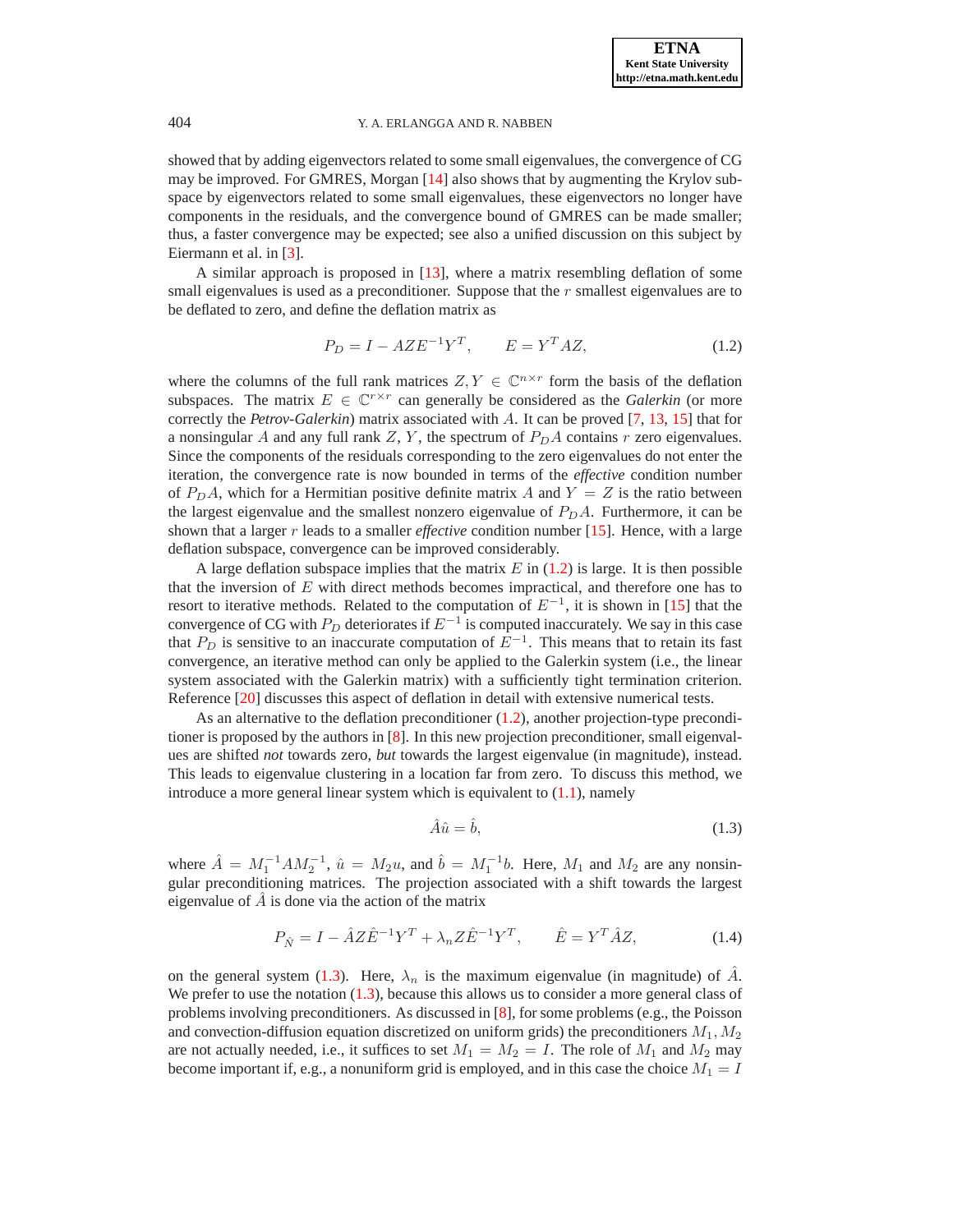and  $M_2 = \text{diag}(A)$  is already sufficient. With [\(1.4\)](#page-1-2), we then solve the left preconditioned system

$$
P_{\hat{N}}\hat{A}\hat{u}=P_{\hat{N}}\hat{b}
$$

with a Krylov method. Even though its derivation is motivated by projection methods,  $P_{\hat{N}}$  is not a projection operator, as  $P_{\hat{N}}^2 \neq P_{\hat{N}}$ . In this paper we shall call  $P_{\hat{N}}$  the shift operator or matrix, instead.

<span id="page-2-0"></span>The right preconditioned version of  $(1.5)$  can also be defined using the shift matrix

$$
Q_{\hat{N}} = I - Z \hat{E}^{-1} Y^T \hat{A} + \lambda_n Z \hat{E}^{-1} Y^T.
$$
 (1.5)

<span id="page-2-1"></span>Given  $(1.5)$ , we then solve the preconditioned system

$$
\hat{A}Q_{\hat{N}}\tilde{u} = \hat{b}, \qquad \hat{u} = Q_{\hat{N}}\tilde{u}, \tag{1.6}
$$

with a Krylov method.

One advantage of [\(1.4\)](#page-1-2) over [\(1.2\)](#page-1-0) is that  $P_{\hat{N}}$  is insensitive to an inexact inversion of E. This property allows us to use a large deflation subspace to shift as many small eigenvalues as possible. To obtain an optimal overall computational complexity, the associated Galerkin system is solved by a (inner) Krylov method with a less tight termination criterion. The convergence rate of this inner iteration can be significantly improved if a shift operator similar to [\(1.4\)](#page-1-2) is also applied to the Galerkin system. The action of this shift operator will require another solve of another Galerkin system, which will be carried out by a Krylov method. If this process is done recursively, a multilevel Krylov method (MK) results. The potential of this multilevel Krylov method is demonstrated in [\[8\]](#page-20-2).

In this paper we extend the application of the multilevel Krylov method to indefinite linear systems. In particular, we shall focus on the Helmholtz equation. With this application, this paper can be considered as a continuation of our discussion on the multilevel Krylov method, which was presented in [\[8\]](#page-20-2). Therefore, for more theoretical results on the method, the readers should consult [\[8\]](#page-20-2). Before applying the multilevel Krylov method, the Helmholtz equation is first preconditioned by the shifted Laplacian preconditioner [\[10\]](#page-21-6). Since this preconditioner is inverted implicitly by one multigrid iteration, we never have the Galerkin system in an explicit form. We shall demonstrate that with an appropriate approximation to the Galerkin matrix, multigrid-based preconditioners can also be incorporated into the multilevel Krylov framework. We call the resultant method the multilevel Krylov-multigrid (MKMG) method.

In the context of solving the Helmholtz equation, Elman et al. also used Krylov iterations (in their case, GMRES [\[19\]](#page-21-7)) in a multilevel fashion [\[4\]](#page-20-3). However, their approach is basically a multigrid concept specially adapted to the Helmholtz equation. While at the finest and coarsest level, standard smoothers still have good smoothing properties, at the intermediate levels GMRES is employed in place of standard smoothers. Since GMRES does not have a smoothing property, it plays a role in reducing the errors but *not* in smoothing them. A substantial number of GMRES iterations at the intermediate levels, however, is required to achieve a significant reduction of errors.

It is worth mentioning that even though the multilevel Krylov method uses a hierarchy of linear systems similar to multigrid, the way it treats each system and establishes a connection between systems differs from multigrid [\[9,](#page-21-8) [8\]](#page-20-2). In fact, the multilevel Krylov method is not by definition an instance of a multigrid method. With regard to the work in [\[4\]](#page-20-3), we shall show numerically that the multilevel Krylov method can handle linear systems at the intermediate levels efficiently; i.e., a fast multilevel Krylov convergence can be achieved with only a few Krylov iterations at the intermediate levels.

**ETNA Kent State University http://etna.math.kent.edu**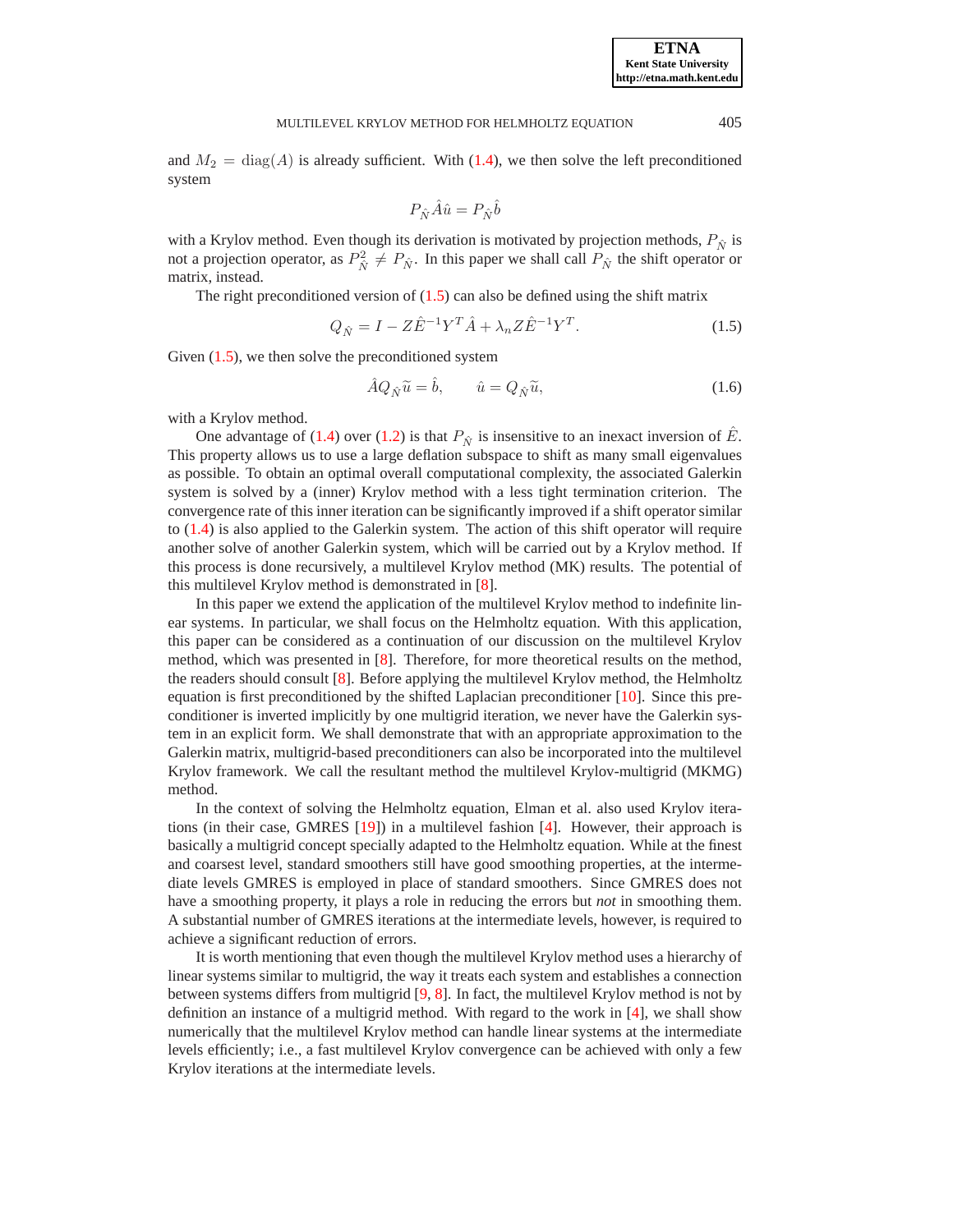We organize the paper as follows. In Section [2,](#page-3-0) we first revisit the Helmholtz equation and our preconditioner of choice, the *shifted Laplace preconditioner*. In Section [3,](#page-4-0) some relevant theoretical results concerning our multilevel Krylov method are discussed. Some practical implementations are explained in Section [4.](#page-8-0) Numerical results from 2D Helmholtz problems are presented in Section [5.](#page-12-0) Finally, in Section [6,](#page-13-0) we draw some conclusions.

<span id="page-3-0"></span>**2. The Helmholtz equation and the shifted Laplace preconditioner.** The 2D Helmholtz equation for heterogeneous media can be written as

$$
\mathcal{A}u := -\left(\frac{\partial^2}{\partial x^2} + \frac{\partial^2}{\partial y^2} + k^2(x, y)\right)u(x, y) = g(x, y), \quad \text{in } \Omega = (0, 1)^2, \tag{2.1}
$$

<span id="page-3-1"></span>where  $k(x, y)$  is the wavenumber, and g is the source term. Dirichlet, Neumann, or Sommerfeld (non-reflecting) conditions can be applied at the boundaries  $\Gamma \equiv \partial \Omega$ ; see, e.g., [\[5\]](#page-20-4). If a discretization is applied to  $(2.1)$  and the boundary conditions, and if the wavenumber is high (as usually encountered in realistic applications), the resultant linear system is large but sparse, and symmetric but indefinite. In most cases, an application of Krylov subspace methods to iteratively solve the linear system results in slow convergence. Standard preconditioners, e.g., ILU-type preconditioners, do not effectively improve the convergence [\[12\]](#page-21-9).

In [\[10,](#page-21-6) [11\]](#page-21-10), for the Helmholtz equation, the shifted Laplacian operator

$$
\mathcal{M} := -\frac{\partial^2}{\partial x^2} - \frac{\partial^2}{\partial y^2} - (\alpha - \hat{j}\beta)k^2(x, y), \quad \hat{j} = \sqrt{-1}, \quad \alpha, \beta \in \mathbb{R}, \tag{2.2}
$$

<span id="page-3-2"></span>is proposed to accelerate the convergence of a Krylov subspace method. The preconditioning matrix M is obtained from discretization of [\(2.2\)](#page-3-2), with the *same* boundary conditions as for  $(2.1)$ . The solution u is computed from the (right) preconditioned system

$$
AM^{-1}\hat{u} = b, \quad u = M^{-1}\hat{u}, \tag{2.3}
$$

<span id="page-3-3"></span>where A and M are the Helmholtz and shifted Laplacian matrices respectively.

If  $(\alpha, \beta)$  are well chosen, the eigenvalues of  $AM^{-1}$  can be clustered around one. In this paper we shall only consider the pair  $(\alpha, \beta) = (1, 0.5)$ , which in [\[10\]](#page-21-6) is shown to lead to an efficient and robust preconditioning operator. Since the convergence of Krylov methods is closely related to the spectrum of the given matrix, we shall give some insight on the spectrum of the preconditioned Helmholtz system [\(2.3\)](#page-3-3) in the remainder of this section.

<span id="page-3-4"></span>The following theorem is a special case of Theorem 3.5 in [\[22\]](#page-21-11), and holds for the ddimensional Helmholtz equation.

THEOREM 2.1 ([\[22\]](#page-21-11)). Let  $A = L + \hat{j}C - K$  and  $M = L + \hat{j}C - (\alpha - \beta \hat{j})K$ *be the discretization matrices of* [\(2.1\)](#page-3-1) *and* [\(2.2\)](#page-3-2)*, respectively, with* L*,* C*, and* K *the negative Laplacian, the boundary conditions, and the Helmholtz* (k 2 ) *term, respectively. Choose*  $(\alpha, \beta) = (1, 0.5)$ .

- *(i) For Dirichlet boundary conditions,*  $C = 0$  *and the eigenvalues of*  $M^{-1}A$  *lie on the circle in the complex plane with center*  $c = (\frac{1}{2}, 0)$  *and radius*  $R = \frac{1}{2}$ .
- *(ii) For Sommerfeld boundary conditions,*  $C \neq 0$  *and the eigenvalues of*  $M^{-1}A$  *are enclosed by the circle with center*  $c = (\frac{1}{2}, 0)$  *and radius*  $R = \frac{1}{2}$ *.*

*Proof.* The proof for arbitrary  $(\alpha, \beta)$  can be found in [\[22\]](#page-21-11).  $\square$ 

Since  $\sigma(M^{-1}A) = \sigma(AM^{-1})$ , Theorem [2.1](#page-3-4) holds also for  $AM^{-1}$ . For the Helmholtz equation with Dirichlet boundary conditions some detailed information about the spectrum, e.g., the largest and smallest eigenvalues, can also be derived. We shall follow the approach used in [\[11\]](#page-21-10), which was based on a continuous formulation of the problem. The results, however, also hold for the discrete formulation as indicated in [\[11\]](#page-21-10). For simplicity, we consider the 1D Helmholtz equation.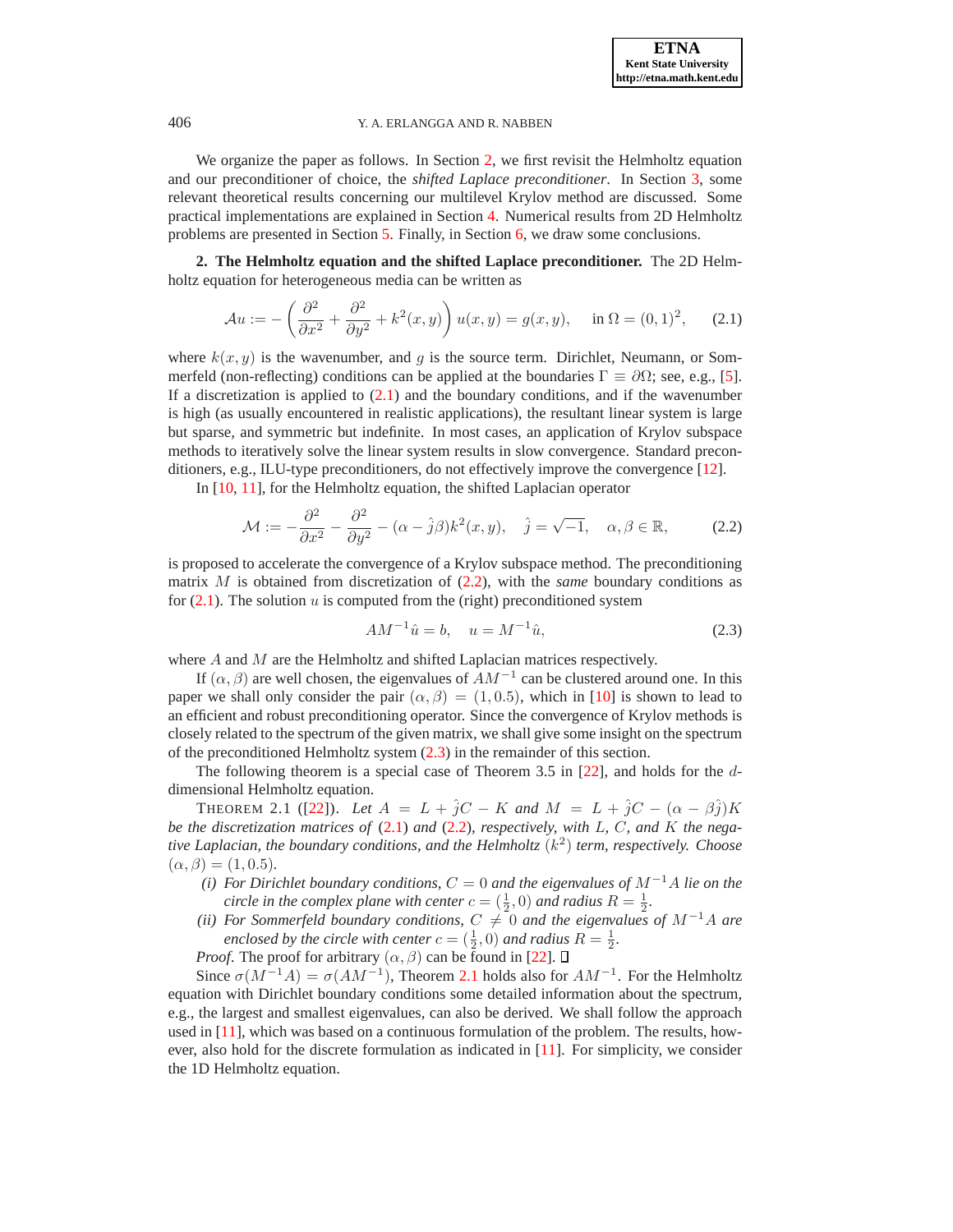At the continuous level, the eigenvalue problem of the preconditioned system can be written as

$$
-\left(\frac{d^2}{dx^2} - k^2\right)u = \lambda \left(-\frac{d^2}{dx^2} - (1 - 0.5\hat{j})k^2\right)u,
$$
\n(2.4)

<span id="page-4-1"></span>with  $\lambda$  the eigenvalue and u now the eigenfunction. By using the ansatz  $u = \sin(i\pi x)$ ,  $i \in \mathbb{N}$ , from  $(2.4)$  we find that

$$
\lambda_i = \frac{i^2 \pi^2 - k^2}{i^2 \pi^2 - (1 - 0.5 \hat{j}) k^2},
$$

with

$$
\operatorname{Re}(\lambda_i) = \frac{(i^2 \pi^2 - k^2)^2}{(i^2 \pi^2 - k^2)^2 + 0.25k^4}, \quad \operatorname{Im}(\lambda_i) = -\frac{0.5(i^2 \pi^2 - k^2)k^2}{(i^2 \pi^2 - k^2)^2 + 0.25k^4}.
$$

From the above relations, observe that  $0 < \text{Re}(\lambda_i) < 1$ , and therefore

$$
\lim_{i \to \infty} \text{Re}(\lambda_i) = \lim_{k \to \infty} \text{Re}(\lambda_i) = 1.
$$

The real parts are close to zero if  $i^2 \pi^2$  are close to  $k^2$ . The sign of the imaginary parts depends on the mode *i*. Also,  $\lim_{k\to\infty} \text{Im}(\lambda_i) = 0.5$  and  $\lim_{i\to\infty} \text{Im}(\lambda_i) = -0.5$ . By eliminating  $i^2 \pi^2$  in (2.5), we have

$$
(\text{Re}(\lambda_i) - 0.5)^2 + \text{Im}(\lambda_i)^2 = 0.25.
$$

Thus,  $\lambda_i$  lie on the circle with center  $c = (\frac{1}{2}, 0)$  and radius  $R = \frac{1}{2}$ , as suggested by Theo-rem [2.1](#page-3-4) (i). The largest possible  $|\lambda_i|$  is approached as  $i \to \infty$ , where, in this case,  $\text{Re}(\lambda_i) \to 1$ and Im( $\lambda_i$ )  $\rightarrow$  0. Thus,  $\lim_{i\rightarrow\infty} |\lambda_i| = 1$ . This result is true for any choice of k.

Suppose now that for some  $i, i^2\pi^2 - k^2 = \epsilon$ . For  $\epsilon \ll k$ ,  $\text{Re}(\lambda_i) = 4\epsilon^2/k^4$  and  $\text{Im}(\lambda_i) = -2\epsilon/k^2$ , and hence

$$
|\lambda_i| = \text{Re}(\lambda_i)^2 + \text{Im}(\lambda_i)^2 = \left(\frac{4\epsilon^2}{k^4}\right)^2 + \left(\frac{2\epsilon}{k^2}\right)^2 \approx \frac{4\epsilon^2}{k^4}.
$$

Therefore, while the spectrum of  $M^{-1}A$  is more clustered than the spectrum of A, some eigenvalues lie at a distance of order  $\mathcal{O}(\epsilon/k^2)$  from zero. Figure [2.1](#page-5-0) illustrates this spectral property for a 1D Helmholtz problem with  $k = 20$  and 50. Clearly, the largest eigenvalue for both  $k$ 's is essentially the same and close to one, but the smallest eigenvalue moves towards zero as  $k$  increases.

Since small eigenvalues may cause problems to a Krylov method, we discuss in the next section the multilevel Krylov method, used to handle small eigenvalues.

<span id="page-4-0"></span>**3. Multilevel Krylov method.** Consider again the linear system [\(1.3\)](#page-1-1), where, for our Helmholtz equation,  $\hat{A} = AM^{-1}$  and  $\hat{b} = b$ . Our objective is to shift some small eigenvalues in the spectrum of  $\vec{A}$  to a fixed point, such that the new linear system has some more favorable spectrum for convergence acceleration.

As explained in Section [1,](#page-0-1) one way to achieve this is by using some deflation techniques, in which some small eigenvalues are shifted to zero. Using the multilevel Krylov method, however, we shift these small eigenvalues to the largest eigenvalue, and this shift is done by either [\(1.4\)](#page-1-2) or [\(1.5\)](#page-2-0). Note that if we set  $\lambda_n = 0$  in (1.4) or (1.5) we recover the deflation preconditioner.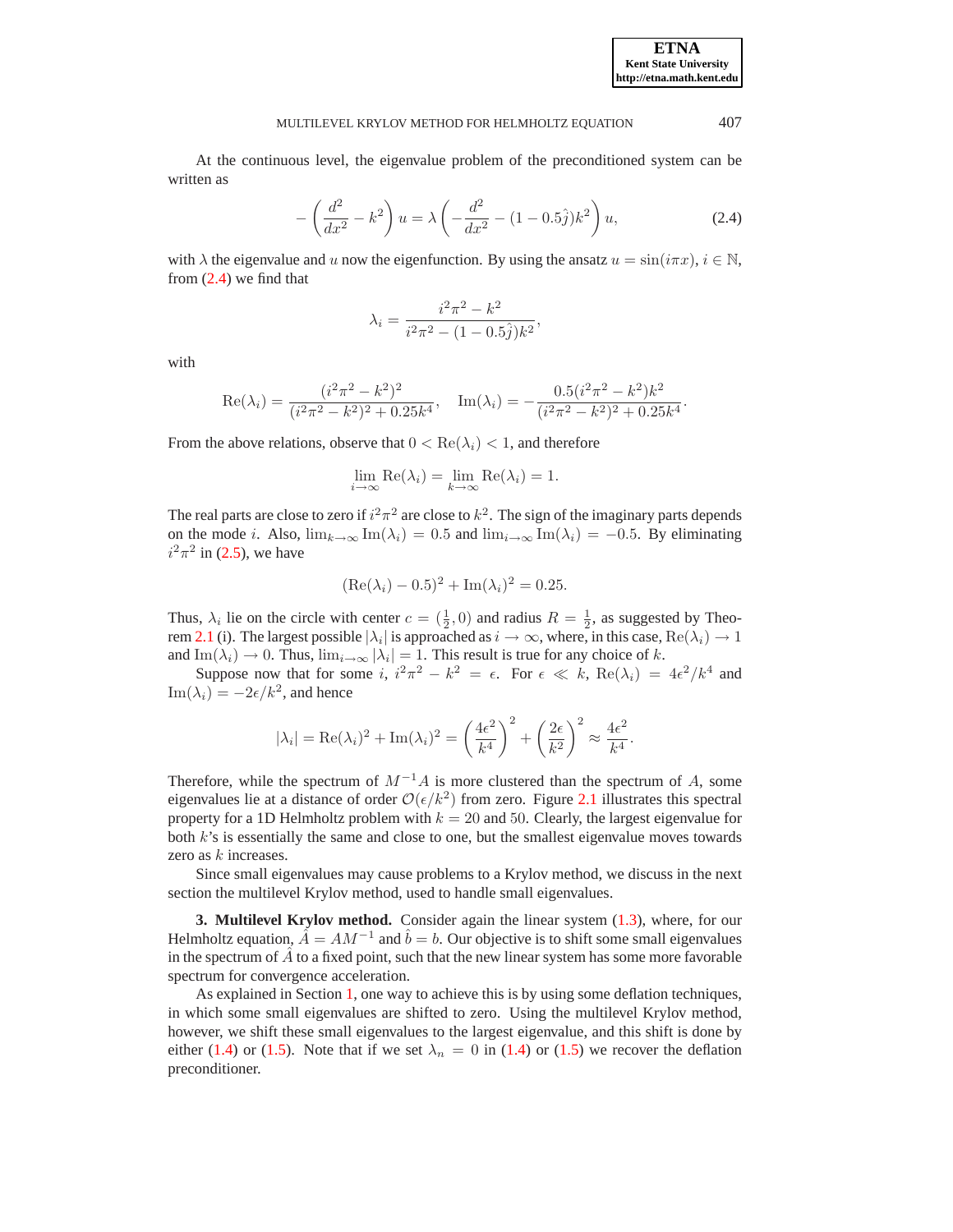

<span id="page-5-0"></span>FIGURE 2.1. *Spectrum of a typical 1D Helmholtz problem preconditioned with the shifted Laplacian. The wavenumber* k *is 20 (left) and 50 (right).*

For  $(1.5)$  the following spectral property holds.

THEOREM 3.1. *Suppose that the eigenvalues of*  $\hat{A}$ ,  $\lambda_1, \dots, \lambda_n \in \sigma(\hat{A}) \subset \mathbb{C}$ *, are ordered increasingly in magnitude. Let*  $Z, Y \in \mathbb{C}^{n \times r}$ , with  $r \ll n$ , be full rank matrices<sup>[1](#page-5-1)</sup> whose *columns are the right and left eigenvectors associated with the* r *smallest eigenvalues (in magnitude) of A. Let*  $Q_{\hat{N}}$  *be defined as in* [\(1.5\)](#page-2-0)*. Then* 

<span id="page-5-2"></span>
$$
\sigma(\hat{A}Q_{\hat{N}})=\{\lambda_n,\ldots,\lambda_n,\lambda_{r+1},\ldots,\lambda_n\}.
$$

*Proof.* The proof requires the identity  $P_{\hat{D}} \hat{A}Z = 0$ , where  $P_{\hat{D}} = I - \hat{A}Z\hat{E}^{-1}Y^T$ , which is easily verified by a direct computation (see, e.g., [\[13\]](#page-21-3)), and Theorem 3.5 of [\[8\]](#page-20-2), which establishes the spectral equivalence  $\sigma(P_{\hat{N}}\hat{A}) = \sigma(\hat{A}Q_{\hat{N}})$ , with  $P_{\hat{N}}$  as in [\(1.4\)](#page-1-2).

First, for  $i = 1, \dots, r$ , we have  $P_{\hat{N}} \hat{A} Z = P_{\hat{D}} \hat{A} Z + \lambda_n Z \hat{E}^{-1} Y^T \hat{A} Z = \lambda_n$ . Next, for  $r + 1 \leq i \leq n$ , we have that

$$
P_{\hat{N}}\hat{A}z_i = \hat{A}z_i - \hat{A}Z\hat{E}^{-1}Y^T\hat{A}z_i + \lambda_n Z\hat{E}^{-1}Y^T\hat{A}z_i = \lambda_i z_i,
$$

due to orthogonality of eigenvectors. Finally, by using Theorem 3.5 of [\[8\]](#page-20-2),  $\sigma(P_{\hat{N}}\hat{A}) =$  $\{\lambda_n,\ldots,\lambda_n,\lambda_{r+1},\ldots,\lambda_n\} = \sigma(\hat{A}Q_{\hat{N}}).$ 

Thus, after applying  $Q_{\hat{N}}$  to  $\hat{A}$ , r eigenvalues are no longer small and have been shifted to  $\lambda_n$ . The smallest eigenvalue (in magnitude) is now  $\lambda_{r+1}$ , and the rest of the spectrum remains untouched. If  $\lambda_{r+1}$  is of the same order of magnitude as  $\lambda_n$ , a Krylov subspace method is expected to converge faster.

The computation of eigenvectors, however, is very expensive for large linear systems. Furthermore, as eigenvectors,  $Z$  and  $Y$  are dense.

In the following we will consider the deflation and the shift operator under any full rank  $Z$  and  $Y$ . We start with the deflation operator. Since

$$
\hat{A}Q_{\hat{D}}Z = \hat{A}Z - \hat{A}Z\hat{E}^{-1}Y^T\hat{A}Z = \hat{A}Z - \hat{A}Z = 0,
$$

we obtain

$$
\sigma(\hat{A}Q_{\hat{D}}) := \{0,\ldots,0,\mu_{r+1},\ldots,\mu_n\}.
$$

<span id="page-5-1"></span><sup>&</sup>lt;sup>1</sup>While the theory only requires  $r < n$ , like in, e.g., multigrid, this condition emphasizes the importance of the sufficiently small deflation subspace to make the overall method practical.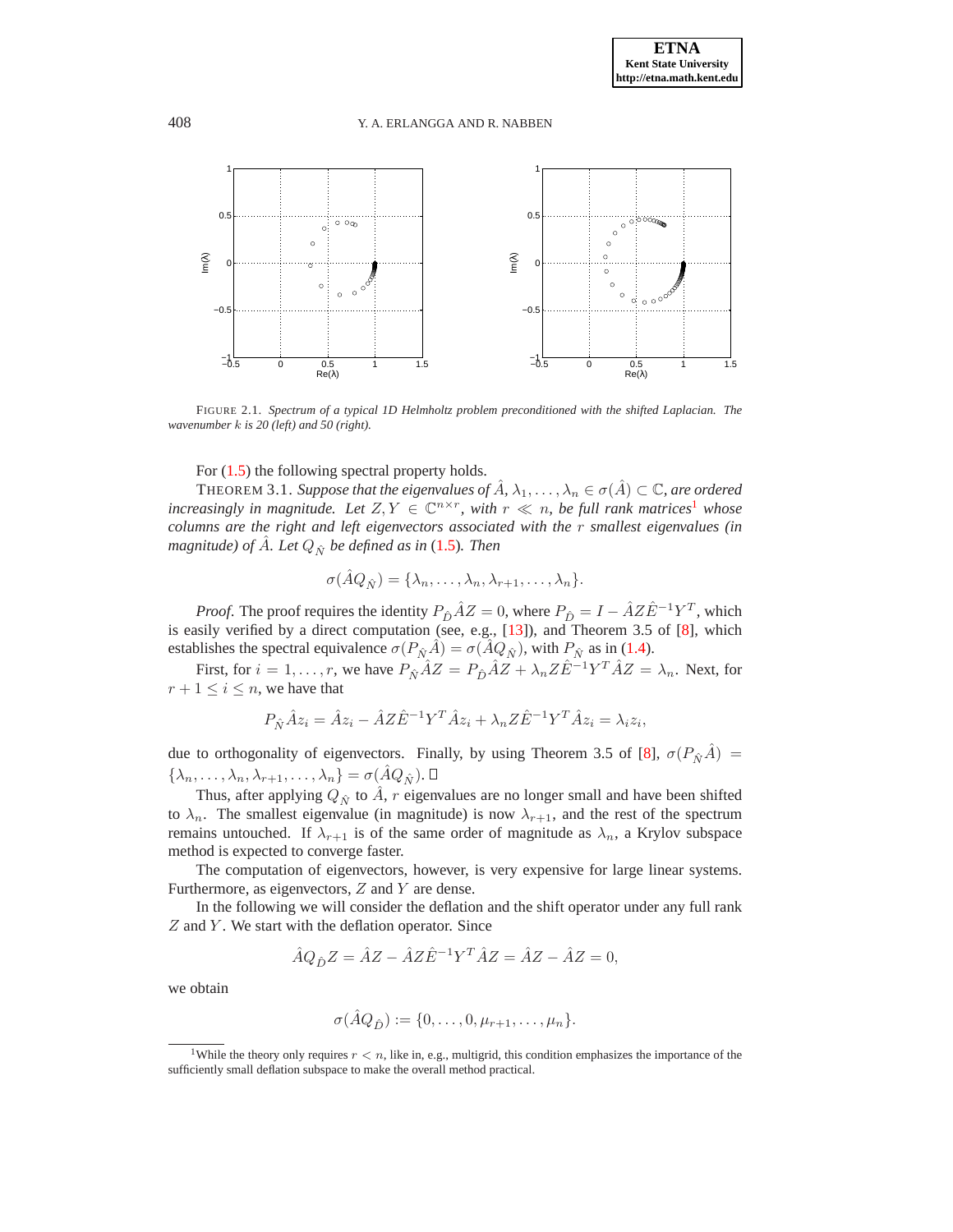**Kent State University http://etna.math.kent.edu**

**ETNA**

Thus,  $\hat{A}Q_{\hat{D}}$  has  $r$  zero eigenvalues for arbitrary matrices  $Z$  and  $Y.$  In contrast to Theorem [3.1,](#page-5-2) the remaining eigenvalues  $\mu_{r+1}, \ldots, \mu_n$  are not, in general, eigenvalues of A. Thus, some of the eigenvalues of  $\hat{A}$  are shifted to zero, some of them are shifted to the  $\mu_i$ .

<span id="page-6-0"></span>The following theorem establishes a spectral relationship between deflation and the shift operator with any full rank  $Z$  and  $Y$ .

THEOREM 3.2. Let  $Z, Y \in \mathbb{C}^{n \times r}$  be of rank r,  $\hat{A}$  be nonsingular, and let  $Q_{\hat{D}} =$  $I - Z\hat{E}^{-1}Y^T\hat{A}$ *. If*  $Q_{\hat{N}}$  *is defined as in* [\(1.5\)](#page-2-0)*, and Z*, *Y are such that* 

$$
\sigma(\hat{A}Q_{\hat{D}}) := \{0,\ldots,0,\mu_{r+1},\ldots,\mu_n\},\
$$

*then*

$$
\sigma(\hat{A}Q_{\hat{N}})=\{\lambda_n,\ldots,\lambda_n,\mu_{r+1},\ldots,\mu_n\}.
$$

*Proof.* Combine Theorems 3.4 and 3.5 in [\[8\]](#page-20-2). Note, that the columns of Z are the left eigenvectors of  $\hat{A}Q_{\hat{D}}$  corresponding to the eigenvalue equal to zero. Then, we obtain

$$
\hat{A}Q_{\hat{N}}Z = \lambda_n Z.
$$

Theorem 3.5 in [\[8\]](#page-20-2) gives

$$
\sigma(\hat{A}Q_{\hat{N}}) = \sigma(P_{\hat{N}}\hat{A}).
$$

Now, if

$$
\hat{A}Q_{\hat{D}}x_i = \mu_i x_i,
$$

for  $r + 1 \le i \le n$  and some eigenvectors  $x_i$ , we easily obtain

$$
P_{\hat{N}}\hat{A}(Q_{\hat{D}}x_i) = \mu_i(Q_{\hat{D}}x_i). \quad \Box
$$

In the above theorem,  $Q_{\hat{D}}$  is the right preconditioning version of the deflation preconditioner. The action of  $Q_{\hat{D}}$  on  $\hat{A}$  shifts r eigenvalues of  $\hat{A}$  to zero. With  $Q_{\hat{N}}$ , these zero eigenvalues in the spectrum of  $\hat{A}Q_{\hat{D}}$  become  $\lambda_n$  in the spectrum of  $\hat{A}Q_{\hat{N}}$ . Under the arbitrariness of Z and Y, the rest of the eigenvalues is also shifted to  $\mu_i$ ,  $i = r + 1, \dots, n$ , but these eigenvalues are the same for both  $\hat{A}Q_{\hat{D}}$  and  $\hat{A}Q_{\hat{N}}$ . Their exact values depend on the choice of Z and Y. In particular,  $\mu_n \neq \lambda_n$ . However, for any  $\mu_n$  and  $\lambda_n$ , there exists a constant  $\omega \in \mathbb{C}$  such that  $\mu_n = \omega \lambda_n$ . The constant  $\omega$  is called the *shift scaling factor*. A shift correction can be incorporated in [\(1.5\)](#page-2-0) by replacing  $\lambda_n$  with  $\omega \lambda_n$ . With this scaling, the spectrum of  $\hat{A}Q_{\hat{D}}$  and  $\hat{A}Q_{\hat{N}}$  differ only in the multiple eigenvalue zero and in  $\lambda_n$ . If the convergence is only measured by the ratio of the largest and smallest nonzero eigenvalues, which can be true in the case of symmetric positive definite matrices, a very similar convergence for both methods can be expected.

To construct  $Q_{\hat{N}}$ , we need two components: the largest eigenvalue  $\lambda_n$  and the rectangular matrices  $Z$  and  $Y$ .

For  $\lambda_n$ , we note that in general its computation is expensive. As advocated in [\[8\]](#page-20-2), it is sufficient to use an approximation to  $\lambda_n$ . For example, Gerschgorin's theorem [\[23\]](#page-21-12) can provide a good approximation to  $\lambda_n$ . For our Helmholtz problems, however, we shall use results in Section [2,](#page-3-0) i.e., for  $AM^{-1}$ ,  $\text{Re}(\lambda_n(AM^{-1})) = |\lambda_n(AM^{-1})| = 1$ . Thus, we set  $\lambda_n = 1$  in  $Q_{\hat{N}}$ .

For  $Z$  and  $Y$ , we require that these matrices are sparse to avoid excessive memory requirements. Next, we note that  $Z: \mathbb{C}^r \mapsto \mathbb{C}^n$ , and  $Y^T: \mathbb{C}^n \mapsto \mathbb{C}^r$ ,  $r \ll n$ , are linear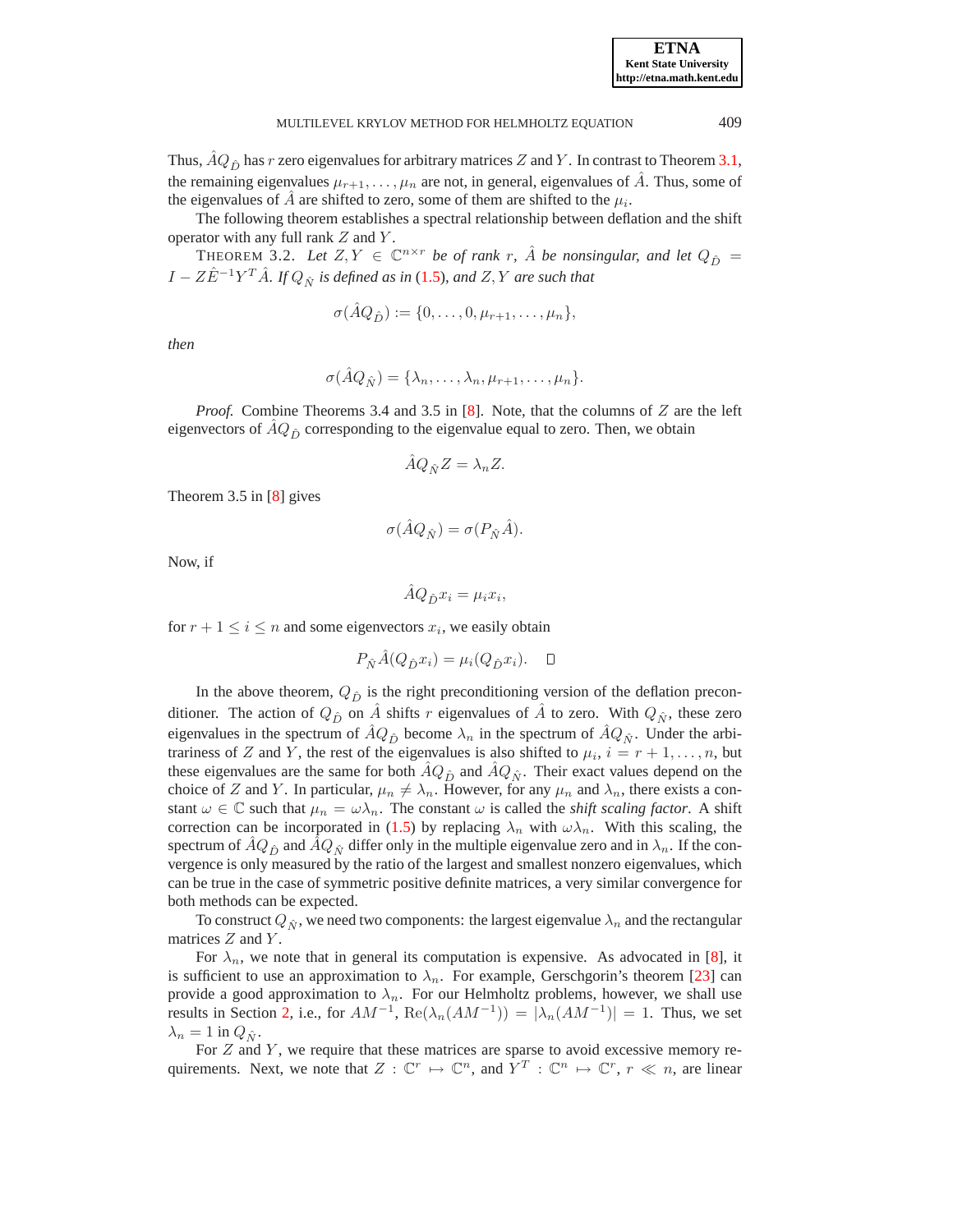

FIGURE 3.1. *Interpolation in 1D: piece-wise interpolation (left) and linear interpolation (right).*

<span id="page-7-0"></span>maps similar to prolongation and restriction operators in multigrid. In multigrid, the matrix  $\hat{E} = Y^T \hat{A} Z$  is called the Galerkin coarse-grid approximation of  $\hat{A}$ . Since they are sparse, these multigrid intergrid transfer operators are good candidates for the deflation matrices. In [\[8\]](#page-20-2), we used the piece-wise constant (zeroth-order) interpolation for Z and set  $Y = Z$ . This choice is not common in multigrid, but leads to an efficient multilevel Krylov method. Since at the present time we do not have detailed theoretical criteria for the choice of  $Z$  and  $Y$ , we investigate these two possible options by looking at spectral properties and numerical experiments based on a simple 1D problem. In this case, all eigenvalues can be computed easily and the matrices M and E can be inverted exactly. In a 1D finite difference setting, the piecewise constant interpolation and multigrid prolongation (in this case, linear interpolation) are illustrated in Figure [3.1.](#page-7-0)

We first consider the spectra of  $AM^{-1}Q_{\hat{N}}$ , with Z the piece-wise constant interpolation matrix and  $Y = Z$ . Following the aforementioned discussion, we set  $\lambda_n = 1$ . Furthermore, we set  $\omega = 1$ . The spectra are shown in Figure [3.2.](#page-8-1) Compared to Figure [2.1,](#page-5-0) Figure [3.2](#page-8-1) clearly shows that small eigenvalues near the origin are no longer present. The action of  $Q_{\hat{N}}$ , however, changes the whole spectrum; i.e.,  $\lambda_i$ ,  $i = r+1, \ldots, n$ , are also shifted. Nevertheless, this eigenvalue distribution is more favorable for a Krylov method as it is now clustered far from the origin. Figure [3.2](#page-8-1) also indicates that increasing the deflation vectors (increasing  $r$ ) improves the clustering. For  $k = 20$  and  $r = n/2 = 50$ , the eigenvalues of  $AM^{-1}Q_{\hat{N}}$  are now clustered compactly around one; cf. Figure [3.2](#page-8-1) (c). For  $k = 50$ , a very similar eigenvalue clustering with  $k = 20$  is observed if we set  $r = n/2$ ; in this case,  $r = 125$ .

Next, we consider the spectra of  $\hat{A}Q_{\hat{N}}$  with  $Z$  representing the *linear* interpolation. Similarly, we set  $Y = Z$ ,  $\lambda_n = 1$ , and  $\omega = 1$ . The spectra for  $k = 20$  and 50 are shown in Figure [3.3](#page-9-0) for  $r = n/2$ . Compared to Figure [3.2](#page-8-1) (c) and (d), the spectra are clustered around one as well. Thus, either the piece-wise constant interpolation or the linear interpolation lead to spectrally similar systems, and hence we can expect very similar convergence property for both choices.

To see how the spectral properties translate to the convergence of a Krylov method, we perform numerical experiments based on the 1D Helmholtz problem with constant wavenumber. Again, M and  $\hat{E}$  are inverted exactly. We apply GMRES to [\(1.6\)](#page-2-1) and measure the number of iterations needed to reduce the relative residual by six orders of magnitude. Convergence results are shown in Table [3.1,](#page-8-2) with  $Z \in \mathbb{C}^{n \times r}$  based on either piece-wise constant interpolation or linear interpolation, and with  $Y = Z$ . In all cases,  $r = n/2$ , where  $n = 1/h$  and h is the mesh size. The mesh size h decreases when the wavenumber  $k$  increases, so that the solutions are solved on grids equivalent to 30, 15, and 8 gridpoints per wavelength<sup>[2](#page-7-1)</sup>.

For the case without a "two-level" Krylov step (without  $Q_{\hat{N}}$ ), denoted by "standard", we observe convergence, which depends linearly on the wavenumber  $k$ . The convergence becomes less dependent on k if  $Q_{\hat{N}}$  is incorporated. In particular, if Z is the linear interpolation

<span id="page-7-1"></span><sup>&</sup>lt;sup>2</sup> The use of 8 gridpoints per wavelength on the finest grid is, however, too coarse for a second-order finite-difference scheme used in this experiment, as the pollution error becomes dominant, see, e.g., [\[2,](#page-20-5) [1\]](#page-20-6). For a secondorder scheme, the rule of thumb is to use at least 12 gridpoints per wavelength. For this reason, this is the only example where 8 gridpoints per wavelength are used.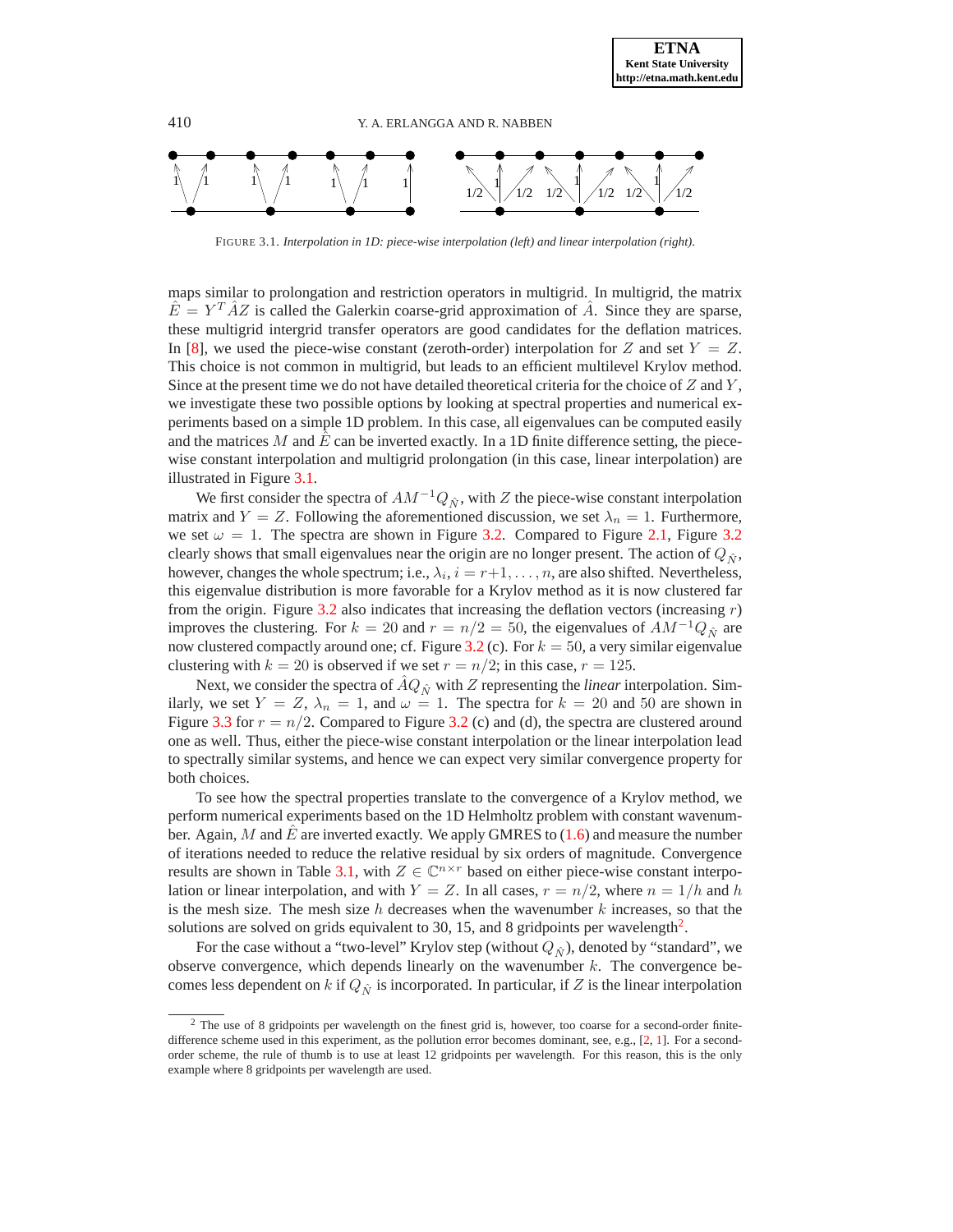

<span id="page-8-1"></span>FIGURE 3.2. *Spectra of a preconditioned 1D Helmholtz problem,* k = 20 *and* 50*. The number of grid points for each* k *is* n = 100 *and* 250*, respectively.* Z *is obtained from the piece-wise constant interpolation.*

matrix, the convergence can be made almost independent of  $k$ , unless the grid is too coarse. The convergence deterioration is worse in the case of the piece-wise constant interpolation.

TABLE 3.1

<span id="page-8-2"></span>*Number of preconditioned GMRES iterations for a 1D Helmholtz problem. Equidistant grids equivalent to*  $30/15/8$  gridpoints per wavelength are used, and  $r = n/2$ . The relative residual is reduced by six orders of magni*tude.*

|                                      | $k=20$   | $k=50$   | $k = 100$ $k = 200$ |          | $k = 500$   |
|--------------------------------------|----------|----------|---------------------|----------|-------------|
| Standard                             | 14/15/15 | 24/25/26 | 39/40/42            | 65/68/78 | 142/146/157 |
| $Q_{\hat{M}}$ , piece-wise constant  | 4/5/7    | 4/6/10   | 5/7/14              | 6/10/20  | 7/15/37     |
| $Q_{\hat{M}}$ , linear interpolation | 3/4/5    | 3/4/7    | 3/4/8               | 3/5/10   | 3/5/12      |

<span id="page-8-0"></span>**4. Multilevel Krylov method with approximate Galerkin systems.** In Section [3](#page-4-0) we saw that the convergence of GMRES preconditioned by M and  $Q_{\hat{N}}$  can be made independent of k, provided that M and  $\hat{E}$  are explicitly inverted. In higher dimensions (2D or 3D) this approach is no longer practical. Particular to our preconditioner, the inverse of  $M$  is approximately computed by one multigrid iteration. Hence,  $M^{-1}$  is not explicitly available.

**ETNA Kent State University http://etna.math.kent.edu**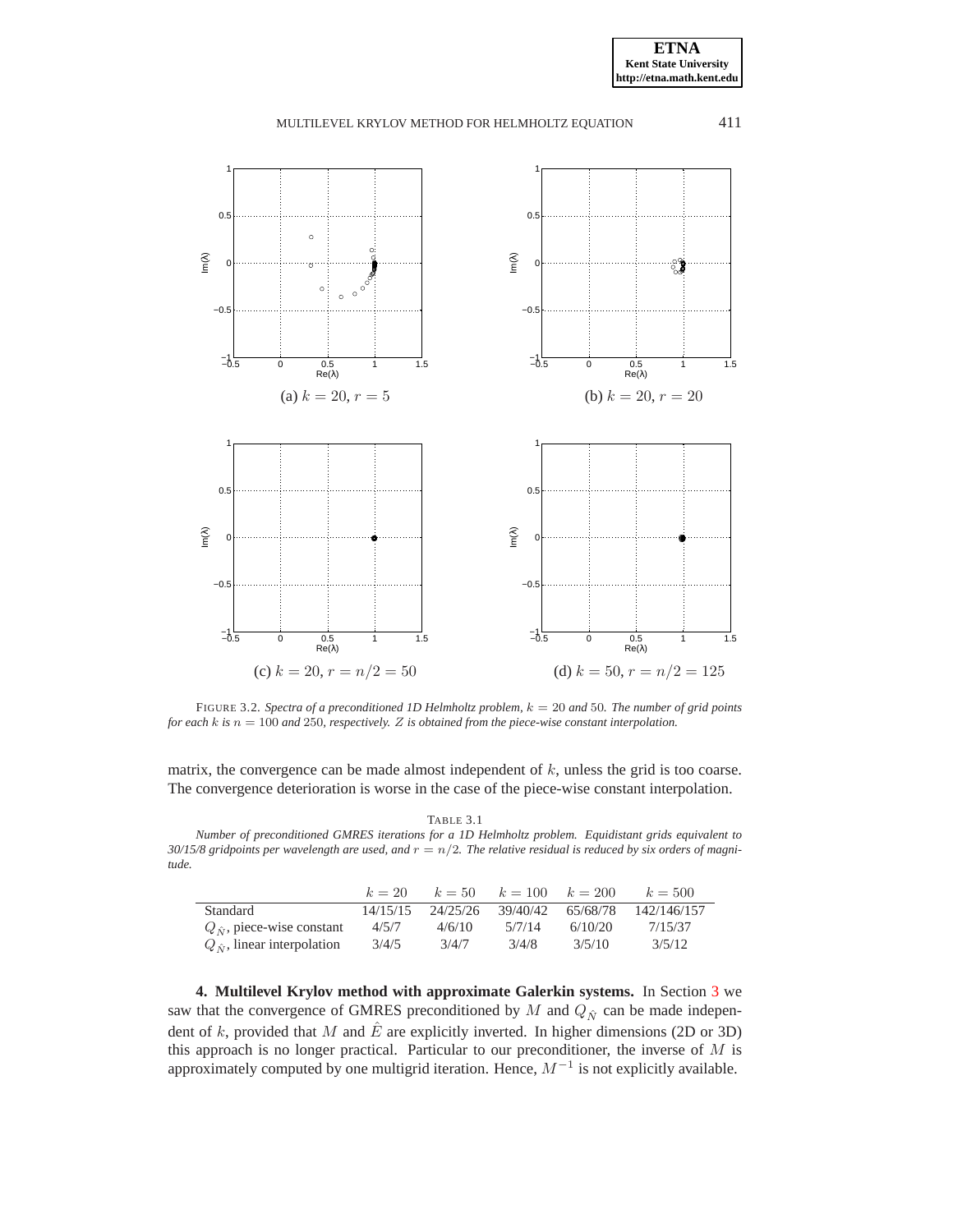

<span id="page-9-0"></span>FIGURE 3.3. *Spectra of a preconditioned 1D Helmholtz problem,* k = 20 *and* 50*. The number of grid points for each*  $k$  *is*  $n = 100$  *and* 250*, respectively. Z is obtained from the linear interpolation.* 

<span id="page-9-2"></span>First consider the *two-level* Krylov method. With any full rank  $Y, Z \in \mathbb{C}^{n \times r}$ , the (right) preconditioning step of a Krylov method can be written as

$$
w = M^{-1}Q_{\hat{N}}v = M^{-1}(I - Z\hat{E}^{-1}Y^{T}AM^{-1} + \omega \lambda_{n} Z\hat{E}^{-1}Y^{T})v
$$
  
=  $M^{-1}(v - Z\hat{E}^{-1}Y^{T}v')$ , (4.1)

<span id="page-9-1"></span>where

$$
v' = (AM^{-1} - \omega \lambda_n I)v \quad \text{and} \quad \hat{E} = Y^T \hat{A} Z. \tag{4.2}
$$

In GMRES, the vector  $v$  is the Arnoldi vector, which in turn gives  $v'$  via [\(4.2\)](#page-9-1). The vector  $v' \in \mathbb{C}^n$  is then restricted to  $\mathbb{C}^r$  by  $Y^T$  as in [\(4.1\)](#page-9-2), namely

$$
v_R' := Y^T v'.\tag{4.3}
$$

<span id="page-9-3"></span>With  $v'_R$ , the Galerkin problem in [\(4.1\)](#page-9-2) now reads

$$
v_R := \hat{E}^{-1} v'_R \iff v'_R = \hat{E} v_R. \tag{4.4}
$$

It is important to note here that the operator  $Q_{\hat{N}}$  remains effective for convergence acceleration under inexact inversion of  $\hat{E}$ ; see [\[8\]](#page-20-2). Therefore, a Krylov method can be used to approximately solve [\(4.4\)](#page-9-3). In general, the accuracy of the solution produced by a Krylov method depends on the termination criteria. For ill-conditioned  $\vec{E}$  it is possible that many Krylov iterations are needed for a substantial reduction of residuals/errors. To obtain a large reduction of residuals/errors within a small number of Krylov iterations, shifting similar to [\(1.5\)](#page-2-0) can also be applied to the Galerkin system. This shift will require solving another but smaller Galerkin system. A recursive application of shifting and iterative Galerkin solution leads to the *multilevel Krylov method*. An algorithm of the multilevel Krylov method is presented in [\[8\]](#page-20-2).

With respect to the Galerkin solution, one immediate complication arises. Since  $M^{-1}$  is only available implicitly (via one multigrid iteration), the Galerkin matrix  $E$  is not explicitly available. Aside from computational complexity to do inversion, forming  $\hat{E}$  explicitly is also not advisable because of  $\tilde{M}^{-1}$ , which implies that  $\hat{E}$  is dense. To set up a Galerkin system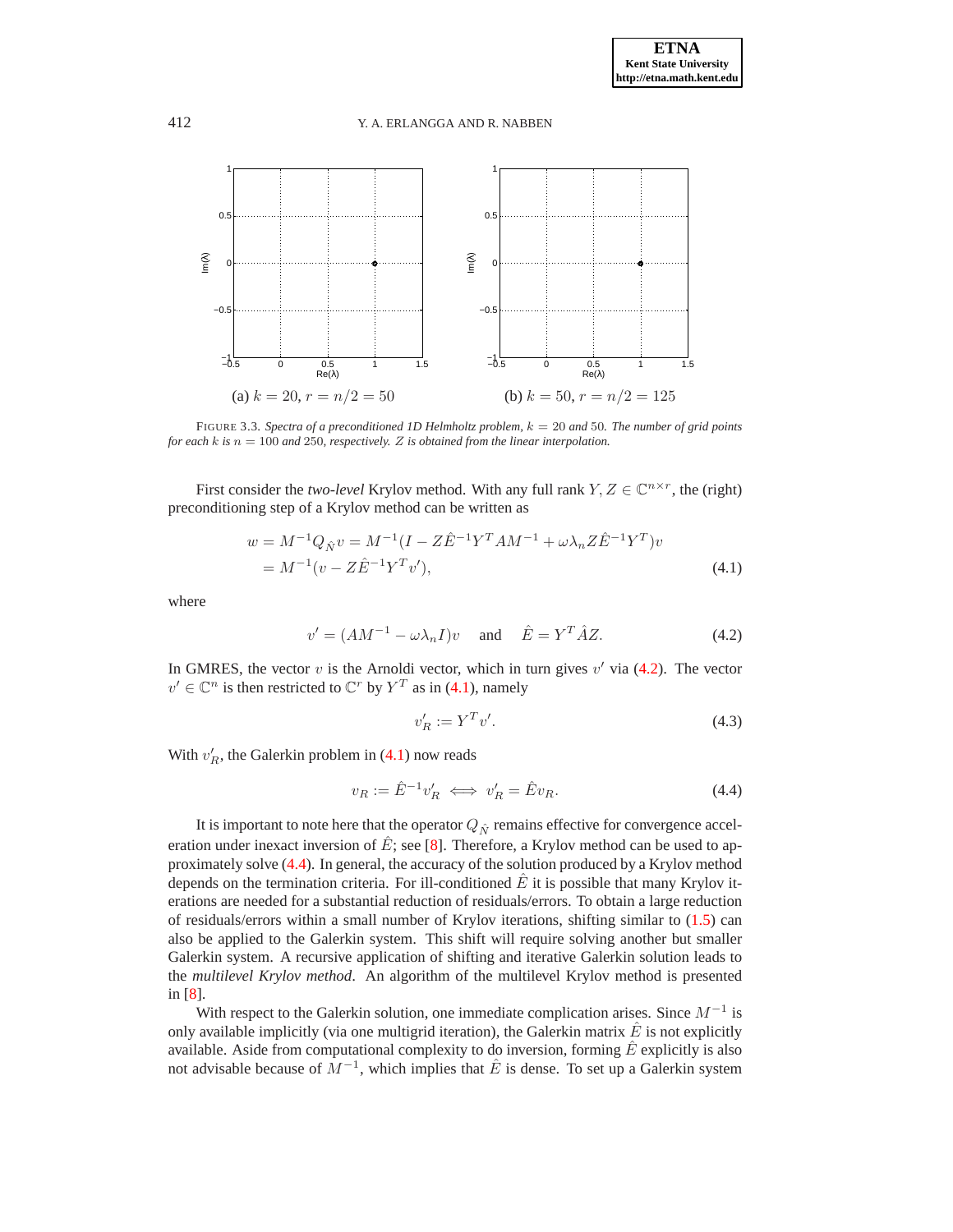<span id="page-10-0"></span>which is conducive to the multilevel Krylov method, we propose the following approximation. We approximate the inverse  $M^{-1}$  by  $Z(Y^T M Z)^{-1} Y^T$ . This leads to

$$
\hat{E} := Y^T \hat{A} Z = Y^T A M^{-1} Z
$$
  
\n
$$
\approx Y^T A Z (Y^T M Z)^{-1} Y^T Z = A_H M_H^{-1} B_H =: \hat{A}_H,
$$
\n(4.5)

where the products  $A_H := Y^T A Z$ ,  $M_H := Y^T M Z$ , and  $B_H := Y^T Z$  are the Galerkin matrices associated with  $A$ ,  $M$ , and  $I$  respectively.

<span id="page-10-1"></span>With the approximation  $(4.5)$ , the Galerkin system  $(4.4)$  can now be written as

$$
v_R' = A_H M_H^{-1} B_H v_R, \tag{4.6}
$$

where the solution vector  $v_R$  is obtained by using a Krylov subspace method. A fast convergence of a Krylov method for [\(4.6\)](#page-10-1) can be obtained by applying a projection on [\(4.6\)](#page-10-1). This immediately defines our multilevel Krylov method.

To construct a multilevel Krylov algorithm, we shall use notations which incorporate level identification. For example, for the two-level Krylov method discussed above, A, M and Z are now denoted by  $A^{(1)}$ ,  $M^{(1)}$  and  $Z^{(1,2)}$ , respectively. With these notations, we have

$$
\hat{A}^{(2)} = A^{(2)} M^{(2)^{-1}} B^{(2)},
$$

where  $A^{(2)} = Y^{(1,2)^T} A^{(1)} Z^{(1,2)}$ ,  $M^{(2)} = Y^{(1,2)^T} M^{(1)} Z^{(1,2)}$ , and  $B^{(2)} = Y^{(1,2)^T} I^{(1)} Z^{(1,2)}$ . The matrix  $\hat{A}^{(2)}$  is the second level  $(j = 2)$  Galerkin matrix associated with  $\hat{A}^{(1)}$  =  $A^{(1)}M^{(1)^{-1}}$ , etc. If  $\hat{A}^{(2)}$  is small enough, the Galerkin system

$$
A^{(2)}M^{(2)^{-1}}B^{(2)}v_R^{(2)}=(v_R')^{(2)}
$$

can be solved exactly. Otherwise, we shall use a Krylov method to approximately solve it. For the latter, we define the shift operator

$$
Q_{\hat{N}}^{(2)} = I - Z^{(2,3)} \hat{A}^{(3)^{-1}} Y^{(2,3)^{T}} \hat{A}^{(2)} + \omega^{(2)} \lambda_{n}^{(2)} Z^{(2,3)} \hat{A}^{(3)^{-1}} Y^{(2,3)^{T}},
$$

with  $\hat{A}^{(3)} = Y^{(2,3)^T} \hat{A}^{(2)} Z^{(2,3)}$ , and solve the linear system

$$
A^{(2)}M^{(2)^{-1}}B^{(2)}Q_{\hat{N}}^{(2)}\widetilde{v}_R^{(2)} = (v_R')^{(2)},
$$

where  $v_R^{(2)} = Q_{\hat{N}}^{(2)}$  $\hat{v}_{R}^{(2)}$  by a Krylov subspace method. In this case, the shift operator  $Q_{\hat{N}}$ makes the system better conditioned, improves the convergence on the second level, and hence reduces iterations needed to solve the Galerkin system. The multilevel Krylov method is obtained if the same argument is applied to  $\hat{A}^{(3)}$ .

Suppose that m levels are used, where at level  $m - 1$  the associated Galerkin problem is sufficiently small to be solved exactly. The multilevel Krylov method can be written in an algorithm as follows.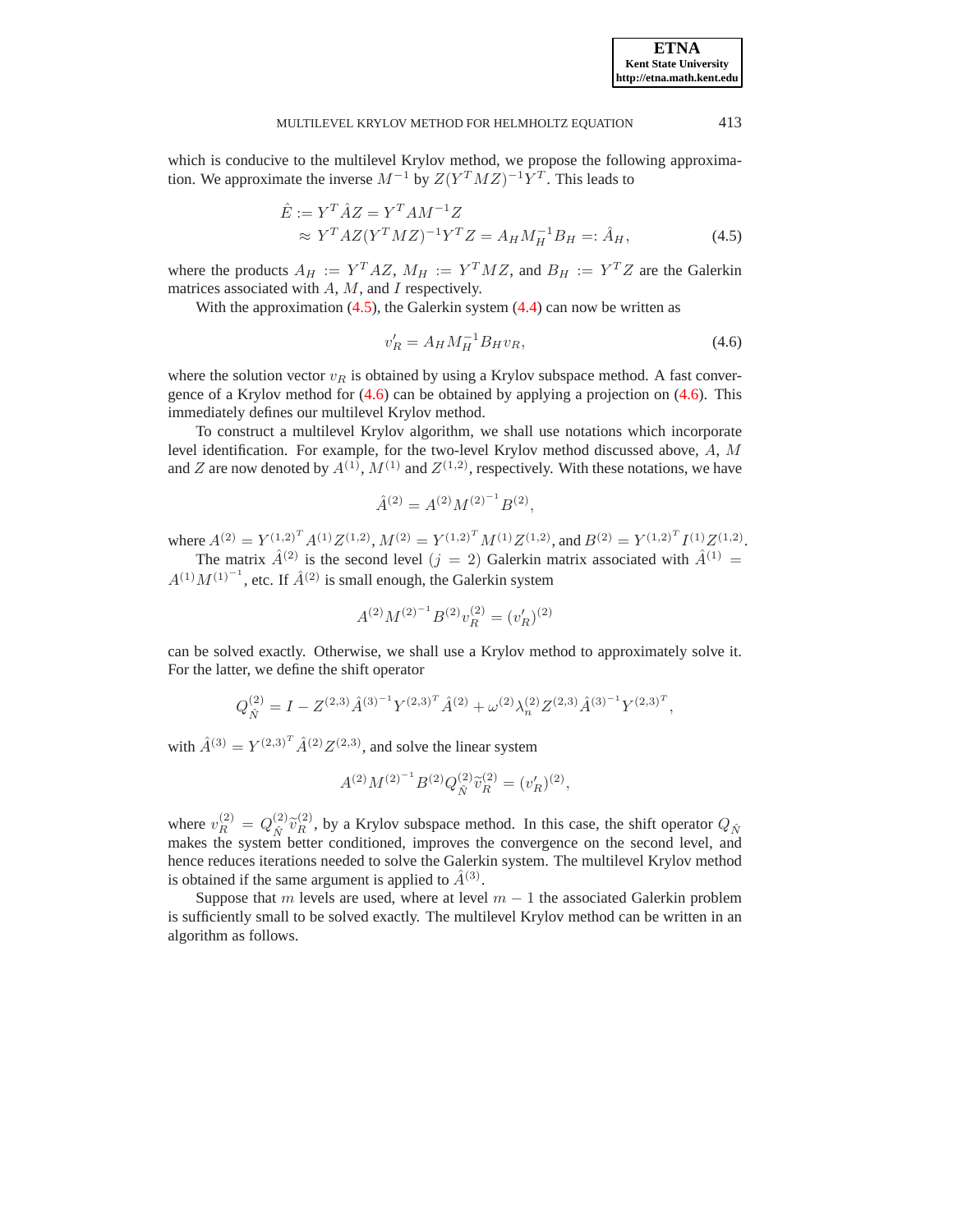Algorithm 1. Multilevel Krylov method with approximate Galerkin matrices *Initialization:*

For  $j = 1$ , set  $A^{(1)} := A$ ,  $M^{(1)} := M$ ,  $B^{(1)} := I$ , construct  $Z^{(1,2)}$ , and choose  $\lambda_n^{(1)}$  and  $\omega^{(1)}$ . With this information,  $\hat{A}^{(1)} = A^{(1)} M^{(1)}^{-1}$  and  $Q_{\hat{N}}^{(1)} = Q_{\hat{N}}$  are in principle determined. For  $j = 2, \ldots, m$ , choose  $Z^{(j-1,j)}$  and  $Y^{(j-1,j)}$ , and compute

$$
A^{(j)} = Y^{(j-1,j)^T} A^{(j-1)} Z^{(j-1,j)},
$$
  
\n
$$
M^{(j)} = Y^{(j-1,j)^T} M^{(j-1)} Z^{(j-1,j)},
$$
  
\n
$$
B^{(j)} = Y^{(j-1,j)^T} B^{(j-1)} Z^{(j-1,j)},
$$

which define

$$
\hat{A}^{(j)} = A^{(j)} M^{(j)^{-1}} B^{(j)}.
$$

For  $j = 2, \ldots, m - 1$ , set  $\omega^{(j)}$  and  $\lambda^{(j)}_n$ , and define

$$
Q_{\hat{N}}^{(j)} = I - Z^{(j-1,j)} \hat{A}^{(j)-1} Y^{(j-1,j)^{T}} (\hat{A}^{(j-1)} - \omega^{(j)} \lambda_{n}^{(j)} I).
$$

*Iteration phase:*

 $j = 1$ Solve  $A^{(1)}M^{(1)}^{-1}\tilde{u}^{(1)} = b$ ,  $u^{(1)} = M^{(1)}^{-1}\tilde{u}^{(1)}$  with Krylov iterations by computing  $v_M^{(1)} = M^{(1)}^{-1} v^{(1)}$  $s^{(1)} = A^{(1)} v_M^{(1)}$  $t^{(1)} = s^{(1)} - \omega^{(1)} \lambda_n^{(1)} v^{(1)}$ Restriction:  $(v'_R)^{(2)} = Y^{(1,2)^T} t^{(1)}$ If  $j = m$  $v_R^{(m)} = \hat{A}^{(m)^{-1}} (v_R')^{(m)}$ else  $j = 2$ Solve  $A^{(2)}M^{(2)-1}B^{(2)}v_R^{(2)} = (v_R')^{(2)}$  with Krylov iterations by computing  $v_M^{(2)} = M^{(1)}{}^{-1} B^{(2)} v^{(2)}$  $s^{(2)} = A^{(2)} v_M^{(2)}$ <br>  $t^{(2)} = s^{(2)} - \omega^{(2)} \lambda_n^{(2)} v^{(2)}$ Restriction:  $(v'_R)^{(3)} = Y^{(2,3)^T} t^{(2)}$ If  $j = m$  $v_R^{(m)} = \hat{A}^{(m)})^{-1} (v_R')^{(m)}$ else  $j = 3$ Solve  $A^{(3)}M^{(3)}{}^{-1}B^{(3)}v_R^{(3)} = (v_R')^{(3)}$ . . . Interpolation:  $v_I^{(2)} = Z^{(2,3)} v_R^{(3)}$ <br>  $q^{(2)} = v^{(2)} - v_I^{(2)}$  $w^{(2)} = M^{(2)^{-1}} B^{(2)} q^{(2)}$  $p^{(2)} = A^{(2)}w$  $p^{(2)} = A^{(2)}w^{(2)}$ Interpolation:  $v_I^{(1)} = Z^{(1,2)} v_R^{(2)}$ <br>  $q^{(1)} = v^{(1)} - v_I^{(1)}$  $w^{(1)} = M^{(1)^{-1}} q^{(1)}$  $p^{(1)} = A^{(1)}w^{(1)}$ 

REMARK 4.1. In solving the Galerkin problems by a Krylov subspace method, a zero initial guess is always used. With this choice, the initial residual does not have to be computed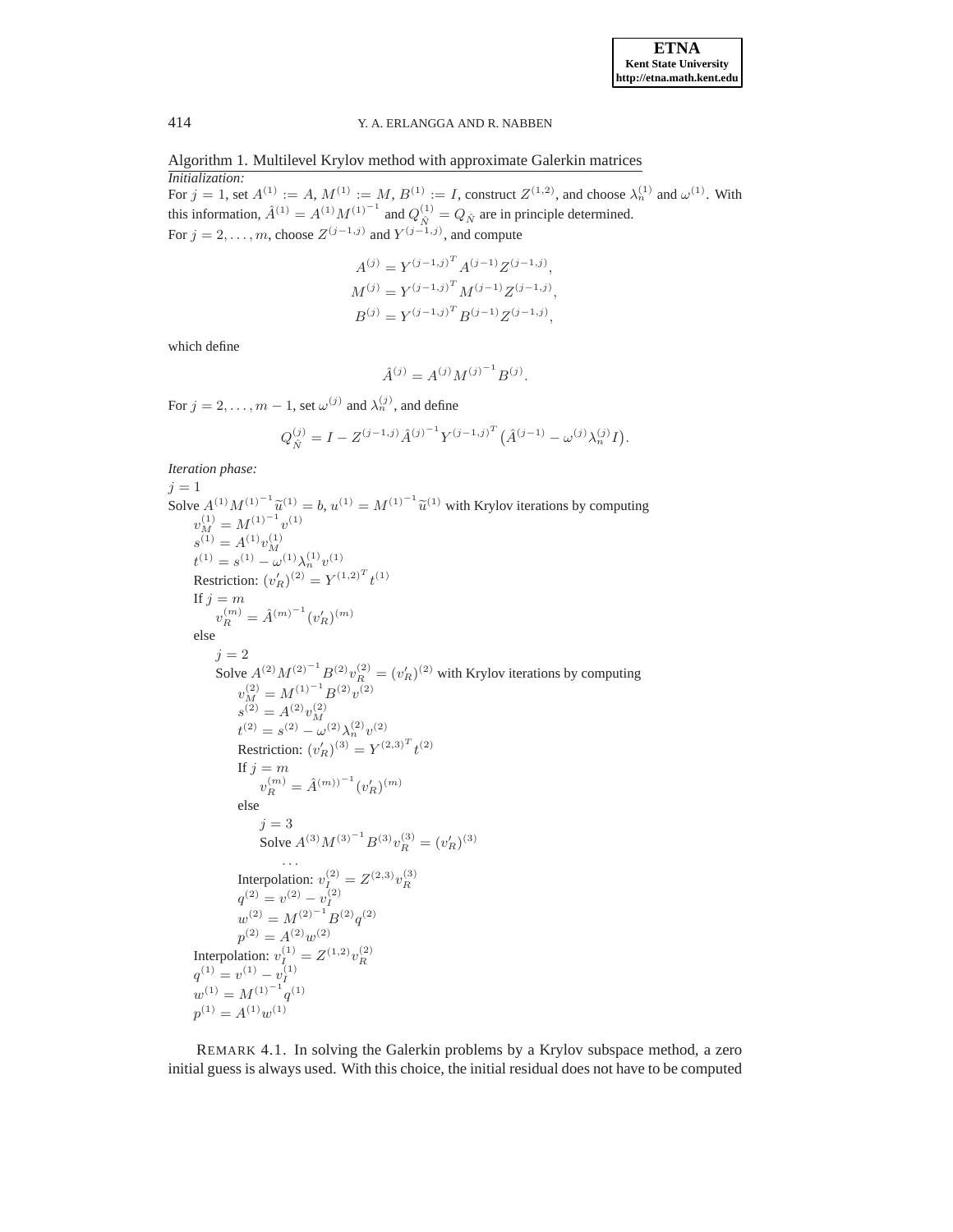explicitly because it is equal to the right-hand side vector of the Galerkin system. Hence, we can save one vector multiplication with  $A^{(j)}M^{(j)^{-1}}B^{(j)}$ .

REMARK 4.2. At every level j, we require an estimate to  $\lambda_n^{(j)}$ . Our numerical results reveal that with  $\omega^{(j)} = 1, j = 1, \dots, n - 1$ , taking  $\lambda_n^{(j)} = 1$  leads to a good method.

<span id="page-12-0"></span>**5. Multilevel Krylov-multigrid method.** In Algorithm 1, at each level two preconditioner solutions related to  $M^{(j)}$  are required to compute  $v_M^{(j)}$  and  $w^{(j)}$ . At the level  $j = 1$ , this solution is approximately determined by one multigrid iteration. Even though the resultant error reduction factor  $\rho$  is not that of the typical text-book multigrid convergence (in this case,  $\rho = 0.6$ ), this choice leads to an effective preconditioner for convergence acceler-ation of Krylov subspace methods for the Helmholtz equation [\[12\]](#page-21-9). Since the size of  $M^{(j)}$ ,  $1 < j < m$ , may also be large, we shall use one multigrid iteration to approximately compute  $M^{(j)^{-1}}$ .

A multigrid method consists of a recursive application of presmoothing, restriction, coarse-grid correction, interpolation and defect correction, and postsmoothing. Both preand postsmoothing are carried out by basic iterative methods, e.g., damped Jacobi or Gauss-Seidel, which smooth the error. The smooth errors are then restricted to the coarse-grid subspace, where a coarse-grid system is solved to further correct the errors. This correction is then added to the error in the fine-grid subspace, after an interpolation process. For further reading on multigrid, we refer to, e.g, [\[21\]](#page-21-13). What is important to us is the multigrid restriction and interpolation process, and the coarse-grid correction step.

Assume that a sequence of fine and coarse grids  $\Omega^j$ ,  $j = 1, ..., m, \Omega^1 \supset \Omega^2 \cdots \supset \Omega^m$ are given. The multigrid transfer operators between two grids  $\Omega^j$  and  $\Omega^{j+1}$ , denoted by

$$
I_j^{j+1} : \mathcal{G}(\Omega^j) \mapsto \mathcal{G}(\Omega^{j+1}), \qquad I_{j+1}^j : \mathcal{G}(\Omega^{j+1}) \mapsto \mathcal{G}(\Omega^j), \tag{5.1}
$$

<span id="page-12-1"></span>are associated with the restriction and interpolation (or prolongation) process, respectively, and are given as well. For the Galerkin coarse-grid correction, the coarse-grid system is associated with the Galerkin coarse-grid matrix defined as

$$
M_{MG}^{(j)} = I_j^{j+1} M_{MG}^{(j+1)} I_{j+1}^j.
$$
\n(5.2)

<span id="page-12-2"></span>The processes [\(5.1\)](#page-12-1) are algebraically the same as what Z and  $Y<sup>T</sup>$ , respectively, do in the multilevel Krylov method, and [\(5.2\)](#page-12-2) is similar to E. In multigrid, however, the matrices  $I_j^{j+1}$ and  $I_{j+1}^j$  should represent a sufficiently accurate interpolation and, respectively, restriction of smooth functions. Since the multilevel Krylov method does not necessarily require this criterion, the matrices  $I_j^{j+1}$  and  $I_{j+1}^j$  are in general not the same as Z and  $Y^T$ , respectively. This implies that, in general,  $M^{(j)} \neq M_{MG}^{(j)}$ ,  $j > 1$ . But it is not a problem for the multilevel Krylov method to have  $Z = I_j^{j+1}$  and  $Y^T = I_{j+1}^j$ , as the conditions in Theorem [3.2](#page-6-0) are met. In this case,  $M^{(j)} = M_{MG}^{(j)}$ .

We comment on the choice  $Z = I_j^{j+1}$  and  $Y^T = I_{j+1}^j$ . First, as shown for the 1D example in Section [3,](#page-4-0) with Z based on multigrid linear interpolation the convergence of the *two*-level Krylov method is faster than with the piece-wise constant interpolation. We can expect that this convergence property also holds for the *multi*-level Krylov method. Secondly, since now  $M^{(j)} = M_{MG}^{(j)}$ , both the multilevel Krylov method and the multigrid steps for the preconditioner solves use the same components. This avoids additional storage for multigrid components. Furthermore, all coarse-grid information used by the multilevel Krylov and multigrid parts are computed only once during the initialization phase of the multilevel Krylov method. This will save the cost of the initialization phase.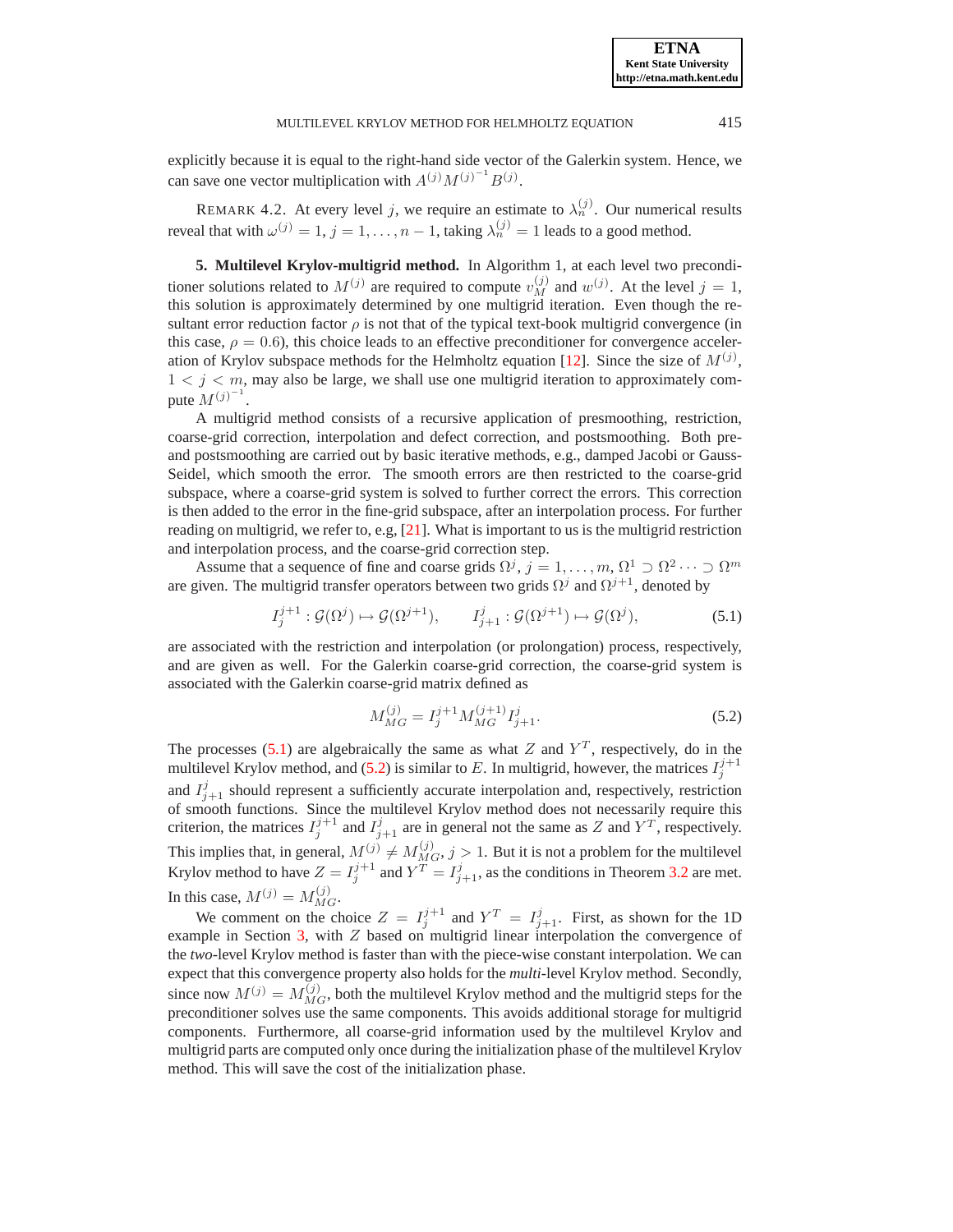A multigrid algorithm for solving, e.g.,  $v_M^{(j)} = M^{(j)^{-1}} v_B^{(j)}$  in Algorithm 1, with  $v_B^{(j)} =$  $B^{(j)}v^{(j)}$ , can be written as follows.

Algorithm 2. Multigrid with  $(j - m + 1)$  levels Given  $v_M^{(j)}$  $M, \ell$ Presmoothing:  $v_{M,\ell+1/3}^{(j)} = \text{smooth}(M^{(j)}, v_{M,\ell}^{(j)}, v_B^{(j)})$  $r^{(j)} = v_B^{(j)} - M^{(j)}v_{M}^{(j)}$  $M, \ell + 1/3$ Restriction:  $r^{(j+1)} = Y^{(j,j+1)^T} r^{(j)}$ Coarse-grid problem: if  $j = m$  solve  $e^{(m)} = M^{(m)^{-1}} r^{(m)}$ else . . . endif Prolongation:  $d^{(j)} = Z^{(j,j+1)}e^{(j+1)}$ Defect correction:  $v_{M,\ell+2/3}^{(j)} = v_{M,\ell+1/3}^{(j)} + d^{(j)}$ Post-smoothing:  $v_{M,\ell+1}^{(j)} = \text{smooth}(M^{(j)}, v_{M,\ell+1}^{(j)})$  $\binom{(j)}{M,\ell+2/3},v_B^{(j)})$ 

Incorporating Algorithm 2 in Algorithm 1, the multilevel Krylov-multigrid method (MKMG) results. Note that in Algorithm 2, the finest multigrid level is always the same as the current level in the multilevel Krylov step. Hence, for the action of  $Q_{\hat{N}}^{(j)}$  $\chi^{(j)}_{\hat{N}}$  done at level  $j = J < m$ , multigrid with  $J - m$  grid levels is used to approximate the action of preconditioner  $M^{(J)}$ .

Figure [5.1](#page-13-1) illustrates one MKMG cycle with  $m = 5$  levels. The white circles indicate the pre- and postsmoothing process in multigrid applied to  $M$ , while the black circles correspond to the multilevel steps. In this figure, the multigrid step is shown with V-cycle, but this can in principle be replaced by other multigrid cycles. At the level  $j$  of the multilevel Krylov method, multigrid with  $m - j$  levels is called to approximately invert  $M^{(j)}$  with the corresponding coarse-grid matrices  $M^{(j+1)}, \ldots, M^{(m)}$ . Once the multilevel Krylov method reaches the level  $j = m - 1$ , the Galerkin problem at level  $j = m$  is solved exactly.



<span id="page-13-1"></span>FIGURE 5.1. *Multilevel Krylov-multigrid cycle with* m = 5*. "*•*": multilevel Krylov step; "*◦*": multigrid step.*

<span id="page-13-0"></span>**6. Numerical experiments.** In this section we present convergence results for the 1D and 2D Helmholtz equation. We compare performance of the multilevel Krylov-multigrid method (denoted by MKMG) with that of Krylov preconditioned by shifted Laplacian (de-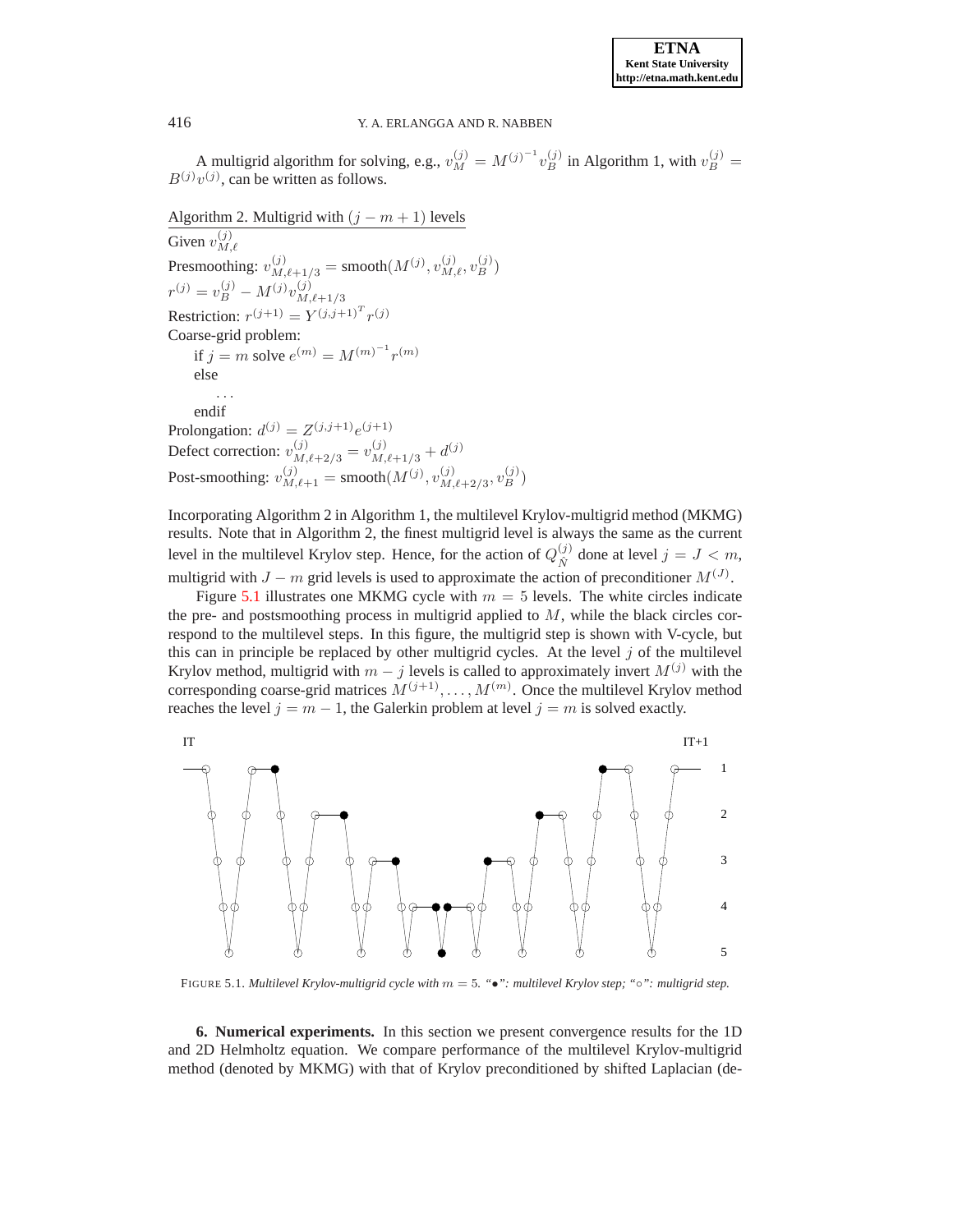**ETNA Kent State University http://etna.math.kent.edu**

noted by MG). For both methods, we employ one multigrid iteration to invert the shifted Laplacian, with F-cycle and one pre- and postsmoothing. Following [\[10\]](#page-21-6), Jacobi with underrelaxation ( $\omega_R = 0.5$ ) is used as a smoother. This value was found via the Local Fourier Analysis (LFA), and appeared to be optimal for problems considered there for a wide range of wavenumbers. The coarsest level for both MKMG and MG consists of only one interior grid point.

At each level  $j > 1$  of MKMG, GMRES [\[17\]](#page-21-14) is applied to the preconditioned Galerkin system. Since in this case the preconditioners are not fixed, a flexible version of GMRES, called FGMRES, is employed. For  $j = 1$ , the finest level, FGMRES is used for MKMG and MG. Convergence for MKMG and MG is declared if the initial relative residual is reduced by six orders of magnitude.

In principle it is not necessary to use the same number of FGMRES iterations at each level. The notation  $MKMG(6,2,2)$ , for instance, indicates that 6 FGMRES iterations are employed at level  $j = 2, 2$  at level  $j = 3$  and 2 at level  $j = 4, \ldots, m - 1$ . At level  $j = m$ the coarse-grid problem is solved exactly. As observed in [\[8\]](#page-20-2), it is the accuracy of solving the Galerkin system at the second level which is of importance.

**6.1. 1D Helmholtz.** In this section, we use the same problem as in Section 3. Convergence results are shown in Tables [6.1–](#page-14-0)[6.3.](#page-15-0)

Results in Tables [6.1–](#page-14-0)[6.3](#page-15-0) suggest that the convergence of MKMG is only mildly dependent on the grid size  $h$ . Furthermore, the number of iterations to reach convergence increases only mildly with an increase in the wavenumber  $k$ . These results are worse than the ideal situation where the Galerkin system at the second level is solved exactly; cf. Table [3.1.](#page-8-2) The multilevel Krylov step in MKMG, however, improves the convergence of MG (shown in Table [6.1\)](#page-14-0).

<span id="page-14-0"></span>

| grid points per wavelength". Multilevel Krylov method with $MKMG(6,2,2)$ . MG is shown in parentheses. |  |                                                                               |  |  |
|--------------------------------------------------------------------------------------------------------|--|-------------------------------------------------------------------------------|--|--|
|                                                                                                        |  | $g/w \mid k = 20 \quad k = 50 \quad k = 100 \quad k = 200 \quad k = 500$      |  |  |
|                                                                                                        |  | $15 \begin{array}{ l} 11 \ (19) \end{array}$ 11 (29) 11 (43) 15 (66) 25 (138) |  |  |
|                                                                                                        |  | 30   $9(18)$ 11 (28) 12 (42) 14 (68) 22 (136)                                 |  |  |
|                                                                                                        |  | 60   $9(18)$ $9(28)$ $12(43)$ $12(68)$ $19(141)$                              |  |  |

TABLE 6.1 *Number of GMRES iterations for 1D Helmholtz problems with constant wave number. g/w stands for "# of*

<span id="page-14-1"></span>TABLE 6.2 *Number of GMRES iterations for 1D Helmholtz problems with constant wave number. g/w stands for "# of grid points per wavelength". Multilevel Krylov method with MKMG(8,2,2) and MKMG(8,2,1) (in parentheses).*

|    |        |        | $g/w \mid k = 20 \quad k = 50 \quad k = 100$ | $k=200$ | $k = 500$ |
|----|--------|--------|----------------------------------------------|---------|-----------|
| 15 | 11(11) | 15(16) | 19(18)                                       | 22(21)  | 33 (33)   |
| 30 | 10(10) | 13(13) | 13 (13)                                      | 15(15)  | 20(20)    |
| 60 | 9(9)   | 13(13) | 10(12)                                       | 14 (14) | 17(18)    |

The significance of the number of iterations at the second level in MKMG can also be seen in Tables  $6.1-6.3$ . While the convergence for  $MKMG(8,2,2)$  is slightly better than  $MKMG(6,2,2)$ , no significant improvement is gained with  $MKMG(6,4,2)$  (Table [6.3\)](#page-15-0). We also observe that *one* FGMRES iteration at level  $j \geq 4$  is sufficient for fast convergence; see figures in parentheses in Table [6.2.](#page-14-1)

Our last convergence results for the 1D Helmholtz test problem are associated with the quality of the approximate solution produced by FGMRES at convergence. Here we com-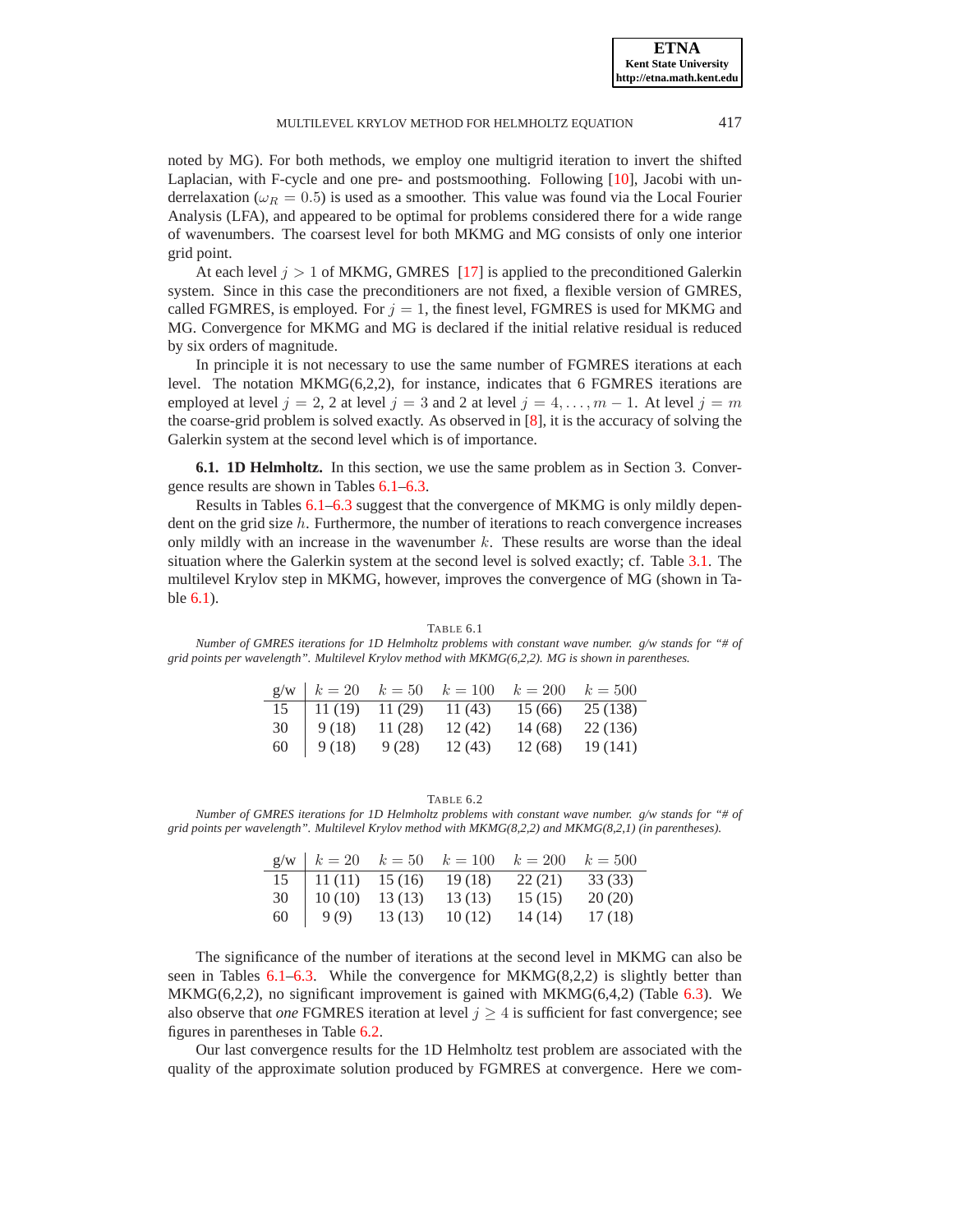TABLE 6.3

<span id="page-15-0"></span>*Number of GMRES iterations for 1D Helmholtz problems with constant wave number. g/w stands for "# of grid points per wavelength". Multilevel Krylov method with MKMG(6,4,2). The* ℓ<sup>2</sup> *norm of errors are shown in parentheses.*

|    | $g/w \hspace{.08cm} k = 20$                                                                                   | $k=50$ | $k = 100$ | $k = 200$ | $k = 500$ |
|----|---------------------------------------------------------------------------------------------------------------|--------|-----------|-----------|-----------|
|    | $15 \quad 11 \ (2.42E-8) \quad 15 \ (6.87E-8) \quad 20 \ (6.68E-8) \quad 23 \ (1.29E-7) \quad 36 \ (4.80E-8)$ |        |           |           |           |
|    | $30 \mid 10(6.35E-8) \mid 13(4.83E-8) \mid 13(3.39E-8) \mid 14(1.02E-7) \mid 19(1.27E-7)$                     |        |           |           |           |
| 60 | $\vert$ 9 (1.17E-7) 16 (1.24E-7) 12 (6.78E-8) 16 (1.16E-6) 19 (4.39E-7)                                       |        |           |           |           |

pute the error between the approximate solution of MKMG at convergence and the solution obtained from a sparse direct method. The  $\ell_2$  norms of the error are shown in parentheses in Table [6.3.](#page-15-0) For all cases, the  $\ell_2$  norms of the error fall below  $10^{-5}$ .

**6.2. 2D Helmholtz.** In this section, 2D Helmholtz problems in a square domain with constant wavenumbers are presented. At the boundaries, the first-order approximation to the Sommerfeld (non-reflecting) condition due to Engquist and Majda [\[6\]](#page-20-7) is imposed. We consider problems where a source is generated in the middle of the domain.

Following the 1D case, the deflation subspace  $Z$  is chosen to be the same as the interpolation matrix in multigrid. For 2D cases, however, care is needed in constructing the interpolation matrix Z. Consider a set of fine grid points defined by

$$
\Omega_h := \{(x, y) \mid x = x_{i_x} = i_x h, \ y = y_{i_y} = i_y h, \ i_x = 1, \dots, N_{x,h}, \ i_y = 1, \dots, N_{y,h}\},\
$$

associated with the grid points on level  $j = 1$ . The set of grid points  $\Omega_H$  corresponding to the coarse-grid level  $j = 2$  is determined as follows. We assume that  $(x_1, y_1) \in \Omega_H$  coincides with  $(x_1, y_1) \in \Omega_h$ , as illustrated in Figure [6.1](#page-16-0) (left). Starting from this point, the complete set of coarse-grid points is then selected according to the standard multigrid coarsening, i.e., by doubling the mesh size. This results in the coarse grid, for  $H = 2h$ ,

$$
\Omega_H := \{ (x, y) \mid x = x_{i_x} = (2i_x - 1)h, y = y_{i_y} = (2i_y - 1)h, \n i_x = 1, \dots, N_{x,H}, i_y = 1, \dots, N_{y,H} \}.
$$

As shown in [\[12\]](#page-21-9), this coarsening strategy leads to a good multigrid method for the shifted Laplacian preconditioner. Moreover, from a multilevel Krylov method point of view, this coarsening strategy results in larger projection subspaces than if, e.g.,  $(x_1, y_1) \in \Omega_H$  coincides with  $(x_2, y_2) \in \Omega_h$ ; see Figure [6.1](#page-16-0) (right). As shown in Figure [6.1,](#page-16-0) for example, with  $7 \times 7$  grid points at the finest level, the latter coarsening approach leads to only 9 deflation vectors, i.e.,  $r = 9$ . In contrast, the earlier approach results in 16 deflation vectors ( $r = 16$ ), which eventually shift 16 small eigenvalues.

Both approaches, however, produce the same number of deflation vectors if an even number of grid points is used in each direction.

Having defined the coarse-grid points according to Figure [6.1](#page-16-0) (left), the deflation vectors are determined by using the bilinear interpolation process of coarse-grid value into the fine grid as follows  $[21]$ , for level 2 to level 1 (see Figure [6.3](#page-17-0) (a) for the meaning of the symbols):

 $\epsilon$  in

$$
I_H^h v^{(1)}(x, y) = \begin{cases} v^{(2)}(x, y), & \text{for } \bullet, \\ \frac{1}{2} [v^{(2)}(x, y - h) + v^{(2)}(x, y + h)], & \text{for } \Box, \\ \frac{1}{2} [v^{(2)}(x - h, y) + v^{(2)}(x + h, y)], & \text{for } \triangle, \\ \frac{1}{4} [v^{(2)}(x - h, y - h) + v^{(2)}(x - h, y + h)] & \text{for } \circ. \end{cases}
$$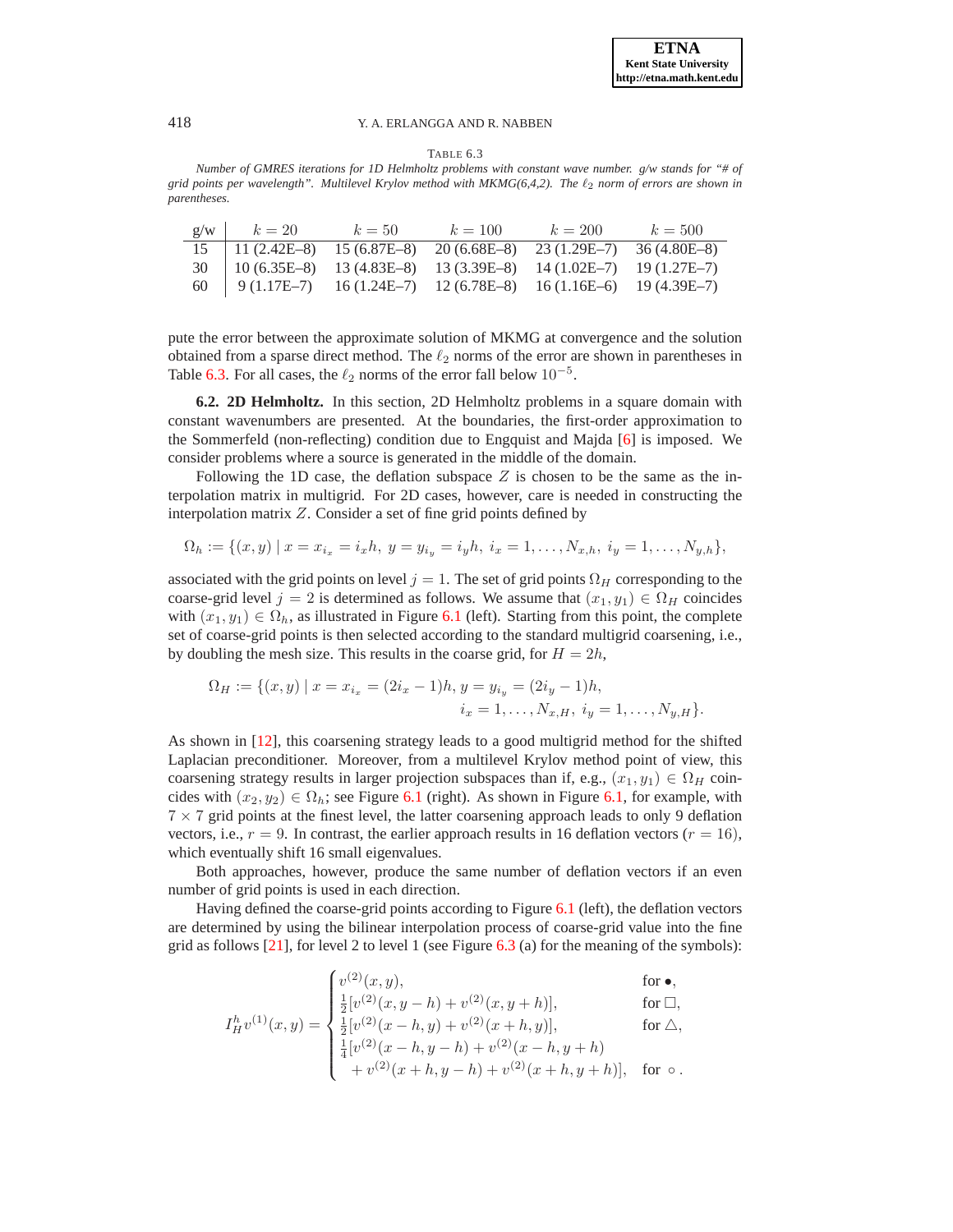**ETNA Kent State University http://etna.math.kent.edu**



<span id="page-16-0"></span>FIGURE 6.1. *Fine (white circles) and coarse (black circles) grid selections in 2D multigrid. Black circles also coincide with the fine grids. Coarsening as depicted in the left figure leads to both better multigrid methods for the shifted Laplacian and larger projection subspaces.*

In some cases, however, such a coarsening may result in the last-indexed coarse-grid points which do not coincide with the last-indexed fine-grid points. This is illustrated in Figure [6.2.](#page-16-1) There are three possible situations for such coarse-grid points, which are sum-



<span id="page-16-1"></span>FIGURE 6.2. *Fine (white circles) and coarse (black circles) grid selections in 2D multigrid, where the last indexed gridpoints do not coincide.*

marized in Figure [6.3](#page-17-0) (b)–(d). The interpolation associated with  $(N_{x,h}h, jh)$ ,  $(ih, N_{y,h}h)$ ,  $(N_{x,h}h, N_{y,h}h) \in \Omega_h$  are given as follows.

• For fine-grid points  $(x = N_{x,h}h, y = i_yh)$  (Figure [6.3](#page-17-0) (b))

$$
\int_{\frac{h}{H}v^{(1)}(x,y)}^{\frac{h}{2}v^{(2)}(x,y),} \text{ for } \bullet,
$$
\n
$$
\int_{\frac{h}{2}v^{(1)}(x,y)}^{\frac{h}{2}v^{(2)}(x,y,h)} f(v^{(2)}(x,y+h)) dx, \text{ for } \Box,
$$

$$
I_H^h v^{(1)}(x, y) = \begin{cases} \frac{1}{2} [v^{(1)}(x, y - h) + v^{(1)}(x, y + h)], & \text{for } \Delta, \\ v^{(2)}(x - h, y), & \text{for } \Delta, \\ \frac{1}{2} [v^{(2)}(x - h, y - h) + v^{(2)}(x - h, y + h)], & \text{for } \Delta, \end{cases}
$$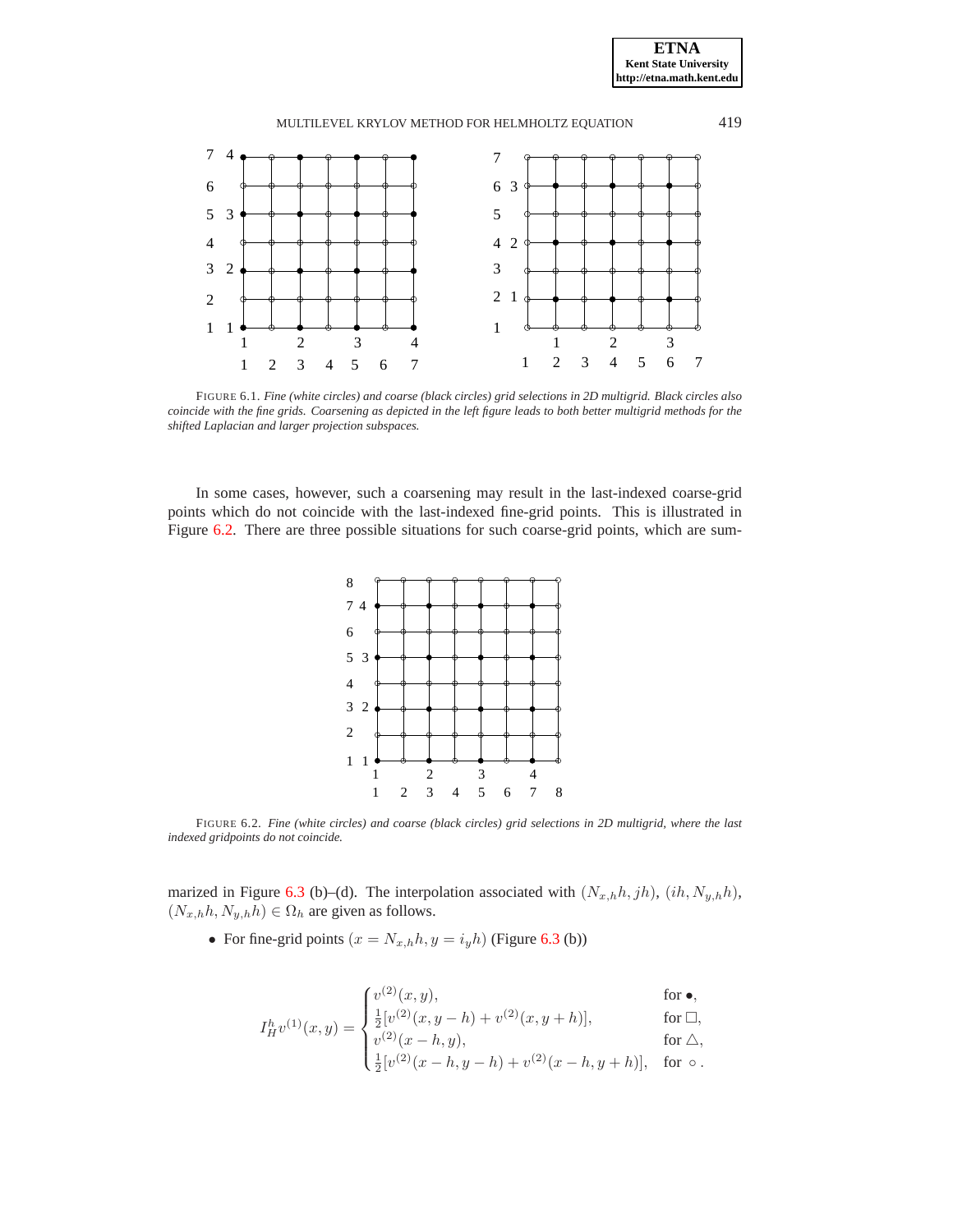• For fine-grid points  $(x = i_x h, y = N_{y,h}h)$  (Figure [6.3](#page-17-0) (c))

$$
\int v^{(2)}(x,y), \qquad \qquad \text{for } \bullet,
$$

$$
I_H^h v^{(1)}(x, y) = \begin{cases} v^{(2)}(x, y), & \text{for } \square, \\ v^{(2)}(x, y - h), & \text{for } \square, \\ \frac{1}{2} [v^{(2)}(x - h, y) + v^{(2)}(x + h, y)], & \text{for } \triangle, \\ \frac{1}{2} [v^{(2)}(x - h, y - h) + v^{(2)}(x + h, y - h)], & \text{for } \circ. \end{cases}
$$

• For fine-grid points  $(x = N_{x,h}h, y = N_{y,h}h)$  (Figure [6.3](#page-17-0) (d))

$$
I^h_{H}v^{(1)}(x,y)=\begin{cases} v^{(2)}(x,y),&\text{for}\ \bullet,\\ v^{(2)}(x,y-h),&\text{for}\ \Box,\\ v^{(2)}(x-h,y),&\text{for}\ \triangle,\\ v^{(2)}(x-h,y-h),&\text{for}\ \circ\,. \end{cases}
$$

Based on the interpolation matrix  $I_H^h$ , we set  $Z_{(1,2)} = Z_{(h,H)} = I_H^h$  and  $R_h^H = (I_H^h)^T$ .



<span id="page-17-0"></span>FIGURE 6.3. *Fine (white colored) and coarse (black colored) grid selection indicating the bilinear interpolation in 2D multigrid. Black circles (*•*) coincide with the fine grids.*

Convergence results are shown in Tables [6.4](#page-17-1)[–6.8](#page-18-0) for various wavenumbers. From these tables, for low grid resolutions (e.g., 15 grid points per wavelength) we observe convergence of MKMG which is mildly dependent on the wavenumber  $k$ . The convergence becomes less dependent on k if the grid size h is smaller; see also Figures  $6.4-6.6$  $6.4-6.6$  for comparisons with MG.

TABLE 6.4

<span id="page-17-1"></span>*Number of GMRES iterations for 2D Helmholtz problems with constant wave number. g/w stands for "# of grid points per wavelength". Multilevel Krylov method with MKMG(4,2,1).*

|  |  | $g/w \mid k = 20$ $k = 40$ $k = 60$ $k = 80$ $k = 100$ $k = 120$ $k = 200$ $k = 300$   |  |  |
|--|--|----------------------------------------------------------------------------------------|--|--|
|  |  |                                                                                        |  |  |
|  |  |                                                                                        |  |  |
|  |  | 15 11 14 15 17 20 22 39 64<br>20 12 13 15 16 18 21 30 45<br>30 11 12 12 13 13 15 24 39 |  |  |

From Tables [6.4–](#page-17-1)[6.8,](#page-18-0) it is apparent that MKMG(8,2,1) is the most efficient method, so far, in terms of the number of iterations; it converges faster for all  $k$  and  $h$  used. If one is more concerned with the number of MKMG iterations to reach convergence, one can use more iterations at the level  $j = 3$  (e.g., MKMG(8,3,1), not shown), but this setting does not lead to a further reduction in CPU time.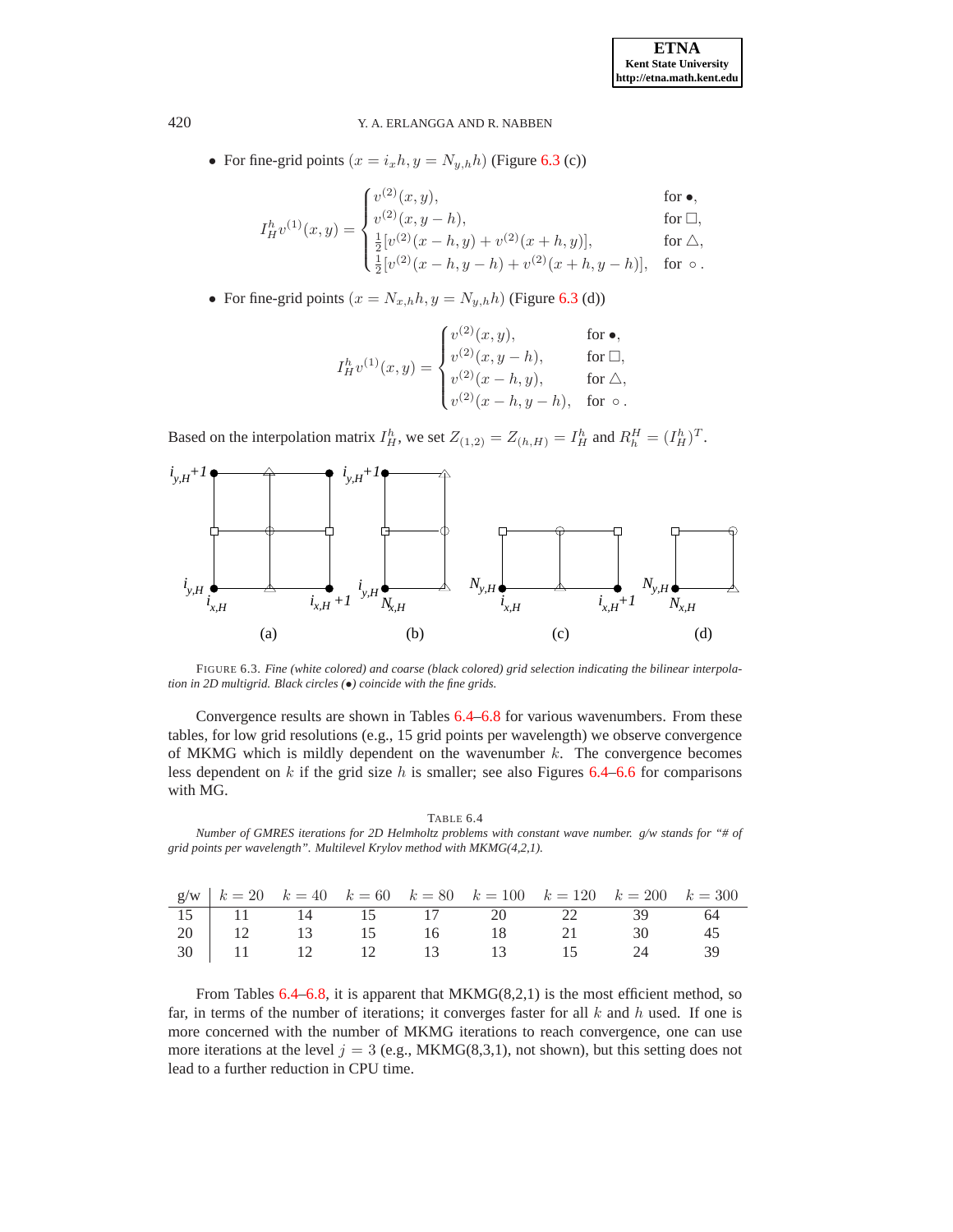TABLE 6.5

*Number of GMRES iterations for 2D Helmholtz problems with constant wave number. g/w stands for "# of grid points per wavelength". Multilevel Krylov method with MKMG(5,2,1).*

|  |  | $g/w \mid k = 20$ $k = 40$ $k = 60$ $k = 80$ $k = 100$ $k = 120$ $k = 200$ $k = 300$ |  |  |
|--|--|--------------------------------------------------------------------------------------|--|--|
|  |  | 15   11 14 15 18 19 21 31 52                                                         |  |  |
|  |  | 20   12 13 15 15 16 18 25 37                                                         |  |  |
|  |  | 30   11   12   12   13   13   14   18   28                                           |  |  |

TABLE 6.6

*Number of GMRES iterations for 2D Helmholtz problems with constant wave number. g/w stands for "# of grid points per wavelength". Multilevel Krylov method with MKMG(6,2,1).*

|  |  |  | $g/w \mid k = 20$ $k = 40$ $k = 60$ $k = 80$ $k = 100$ $k = 120$ $k = 200$ $k = 300$ |  |
|--|--|--|--------------------------------------------------------------------------------------|--|
|  |  |  | 15   11 14 14 18 18 20 28 47                                                         |  |
|  |  |  | 20   12 13 15 15 16 17 25 36                                                         |  |
|  |  |  | 30   11 12 12 13 13 14 16                                                            |  |

TABLE 6.7 *Number of GMRES iterations for 2D Helmholtz problems with constant wave number. g/w stands for "#grid points per wavelength". Multilevel Krylov method with MKMG(8,2,1).*

|  |  | $g/w \mid k = 20$ $k = 40$ $k = 60$ $k = 80$ $k = 100$ $k = 120$ $k = 200$ $k = 300$ |                                                          |  |
|--|--|--------------------------------------------------------------------------------------|----------------------------------------------------------|--|
|  |  | 15 11 14 14 17 18 21 27 39                                                           |                                                          |  |
|  |  |                                                                                      |                                                          |  |
|  |  |                                                                                      | 20 12 13 15 14 15 16 20 28<br>30 11 12 12 12 13 14 15 16 |  |

TABLE 6.8

<span id="page-18-0"></span>*Number of GMRES iterations for 2D Helmholtz problems with constant wave number. g/w stands fostands for "#grid points per wavelength". Multilevel Krylov method with MKMG(4,3,1).*

|  |  | $g/w$   $k = 20$ $k = 40$ $k = 60$ $k = 80$ $k = 100$ $k = 120$ $k = 200$ $k = 300$    |  |  |
|--|--|----------------------------------------------------------------------------------------|--|--|
|  |  |                                                                                        |  |  |
|  |  |                                                                                        |  |  |
|  |  | 15 11 14 15 18 20 22 40 66<br>20 12 14 15 16 17 20 29 39<br>30 11 12 12 14 14 15 23 35 |  |  |

In order to gain insight onto the total arithmetic operations needed by MKMG, in Figures [6.4–](#page-19-0)[6.6,](#page-20-8) we compare CPU time needed by MKMG and MG to reach convergence. We measure the elapsed time on a Pentium 4 machine for the initialization and iteration phase with the MATLAB commands tic/toc. Since the for loop is used in most parts of the initialization phase, the measured time is too pessimistic.

From Figures [6.4–](#page-19-0)[6.6](#page-20-8) we observe that, for low wavenumbers, MG is still faster than any MKMG methods. MKMG only outperforms MG when the wavenumber becomes sufficiently large. For instance, MKMG(8,2,1) is faster than MG for  $k > 150$ , in terms of number of iterations and CPU time.

For  $k = 300$ , we were unable to run MG until convergence because of the excessive memory used to keep all Arnoldi vectors. With 30 gridpoints per wavelength, the solution vector alone has  $2.25 \times 10^6$  complex-valued entries. In this case, restarting GMRES does not help. With full GMRES, we have to terminate the iteration after 86 iterations with the

**ETNA Kent State University http://etna.math.kent.edu**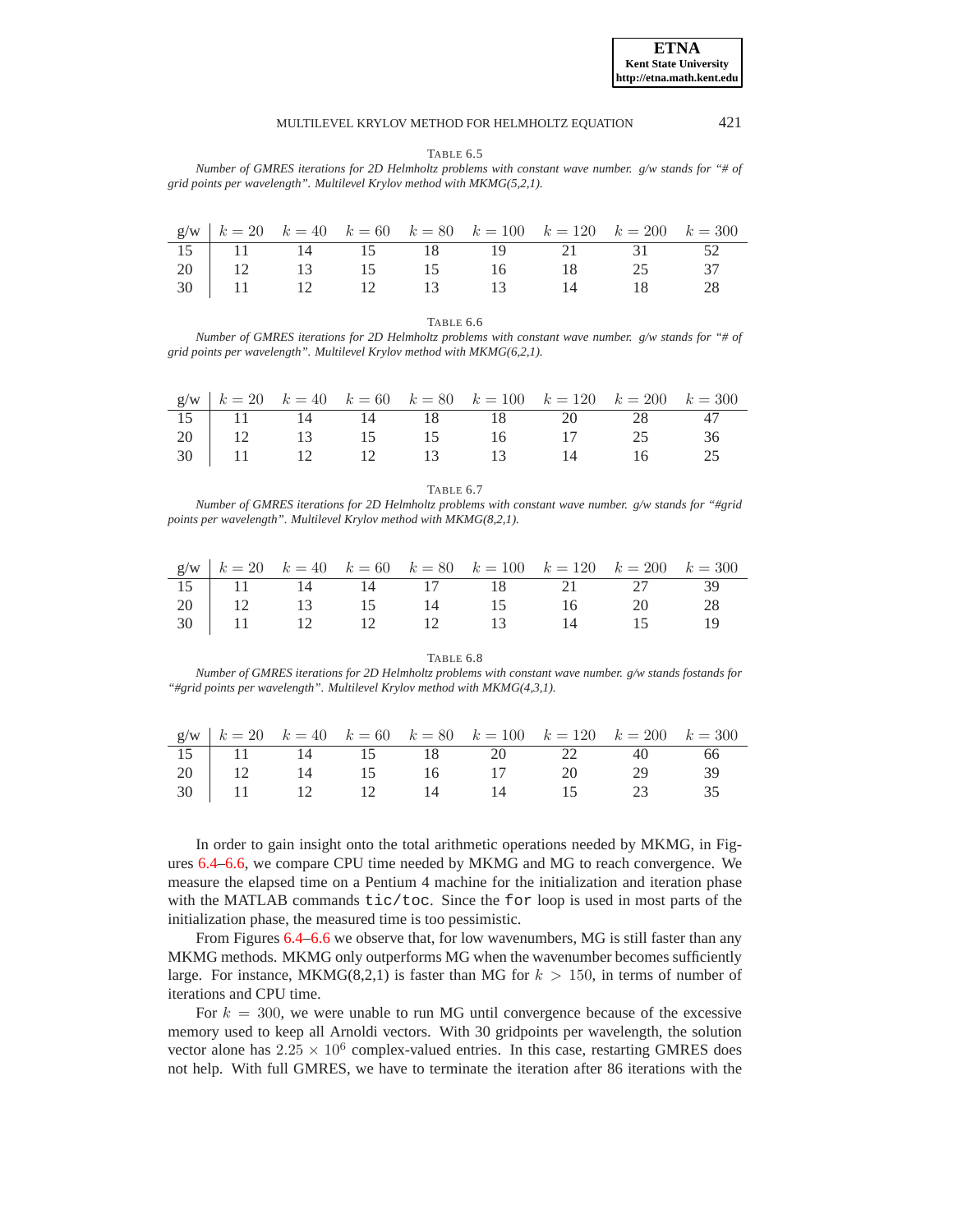computed residual only  $6.55 \times 10^{-4}$ , and with about  $2.3 \times 10^{4}$  seconds of CPU time. Even though for MKMG the initialization phase also consists of computing coarse-grid information associated with matrices  $A^{(j)}$  and  $B^{(j)}$ , and not only  $M^{(j)}$  as in MG, the extra computation does not significantly contribute to the total initialization time, as shown in the lower part of Figures [6.4](#page-19-0)[–6.6](#page-20-8) (right). With nearly wavenumber-independent convergence, MKMG requires far less memory than MG for high wavenumbers.



<span id="page-19-0"></span>FIGURE 6.4. *Number of iterations and CPU time for GMRES with multigrid applied to the shifted Laplacian preconditioner (MG) and multigrid-multilevel Krylov method (MKMG). 15 grid points per wavelength.*



FIGURE 6.5. *Number of iterations and CPU time for GMRES with multigrid applied to the shifted Laplacian preconditioner (MG) and the multigrid-multilevel Krylov method (MKMG). 20 grid points per wavelength.*

**7. Conclusions.** In this paper, we have discussed a new multilevel Krylov method for solving the 2D Helmholtz equation. This MKMG method is based on a multilevel Krylov method applied to the Helmholtz equation preconditioned by the shifted Laplacian. With this method, small eigenvalues of the original preconditioned system and the associated Galerkin (coarse-grid) systems are shifted to one, leading to favorable spectra for the convergence of Krylov subspace methods. At every level in the MKMG method, a few Krylov iterations are used to solve the projected Galerkin (coarse-grid) preconditioned problems. The preconditioner solves are done by one multigrid iteration, whose maximum level is reduced according to the projection level.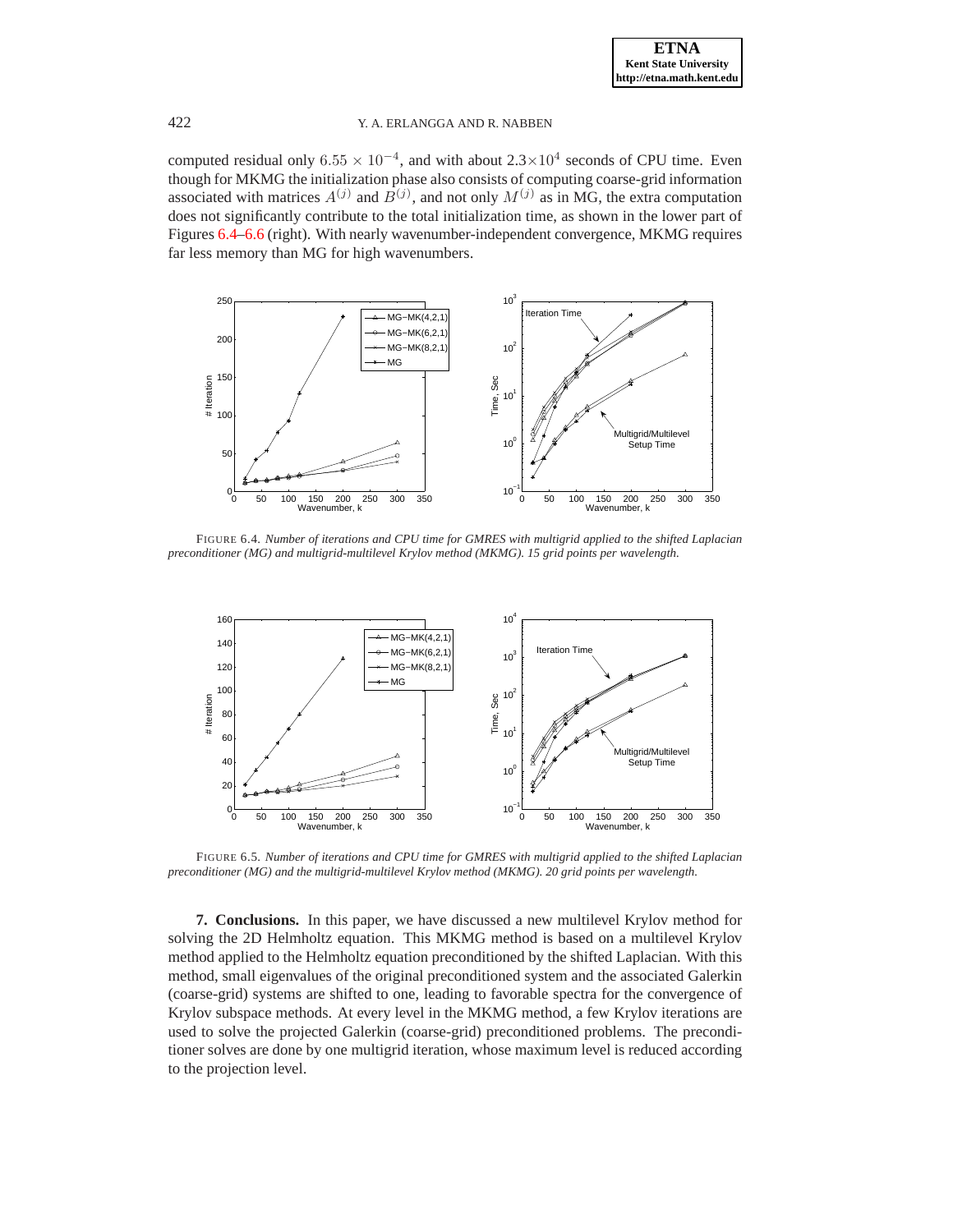

<span id="page-20-8"></span>FIGURE 6.6. *Number of iterations and CPU time for GMRES with multigrid applied to the shifted Laplacian preconditioner (MG) and multigrid-multilevel Krylov method (MKMG). 30 grid points per wavelength.*

Numerical experiments have been performed on the 1D and 2D Helmholtz equation with constant wavenumber. The MKMG method leads to only mildly  $h$ -dependent and  $k$ dependent convergence. This considerable improvement in the convergence rate leads to a speed up in CPU time when compared to Krylov methods with multigrid-based preconditioner alone.

Finally, this multilevel Krylov method consists of several ingredients: a preconditioner for Krylov iterations, restriction and prolongation operators, an approximation of the maximum eigenvalue, and an approximation to the Galerkin matrix. In this paper, we have chosen a specific choice of all these ingredients, some of which are the same as and have been the integral parts of a multigrid-based preconditioning method for the Helmholtz equation. Nevertheless, other choices or new developments in those methods can be easily implemented in our multilevel Krylov framework to obtain an even faster convergence.

**Acknowledgment.** We thank two anonymous referees for their constructive comments and remarks, which improve significantly the manuscript, and Gavin Menzel-Jones for his English-related suggestions.

### **REFERENCES**

- <span id="page-20-6"></span>[1] I. BABUSKA, F. IHLENBURG, T. STROUBOULIS, AND S. K. GANGARAJ, *A posteriori error estimation for finite element solutions of Helmholtz's equation. Part II: Estimation of the pollution error*, Internat. J. Numer. Methods Engrg., 40 (1997), pp. 3883–3900.
- <span id="page-20-5"></span>[2] A. BAYLISS, C. I. GOLDSTEIN, AND E. TURKEL, *On accuracy conditions for the numerical computation of waves*, J. Comput. Phys., 59 (1985), pp. 396–404.
- <span id="page-20-0"></span>[3] M. EIERMANN, O. G. ERNST, AND O. SCHNEIDER, *Analysis of acceleration strategies for restarted minimal residual methods*, J. Comput. Appl. Math., 123 (2000), pp. 261–292.
- <span id="page-20-3"></span>[4] H. C. ELMAN, O. G. ERNST, AND D. P. O'LEARY, *A multigrid method enhanced by Krylov subspace iteration for discrete Helmholtz equations*, SIAM J. Sci. Comput., 22 (2001), pp. 1291–1315.
- <span id="page-20-4"></span>[5] B. ENGQUIST AND A. MAJDA, *Absorbing boundary conditions for the numerical simulation of waves*, Math. Comp., 31 (1977), pp. 629–651.
- <span id="page-20-7"></span>[6] , *Absorbing boundary conditions for the numerical simulation of waves*, Math. Comp., 31 (1977), pp. 629–651.
- <span id="page-20-1"></span>[7] Y. A. ERLANGGA AND R. NABBEN, *Deflation and balancing preconditioners for Krylov subspace methods applied to nonsymmetric matrices*, SIAM J. Matrix Anal. Appl., 30 (2008), pp. 684–699.
- <span id="page-20-2"></span>[8] , *Multilevel projection-based nested Krylov iteration for boundary value problems*, SIAM J. Sci. Comput., 30 (2008), pp. 1572–1595.

**ETNA Kent State University http://etna.math.kent.edu**